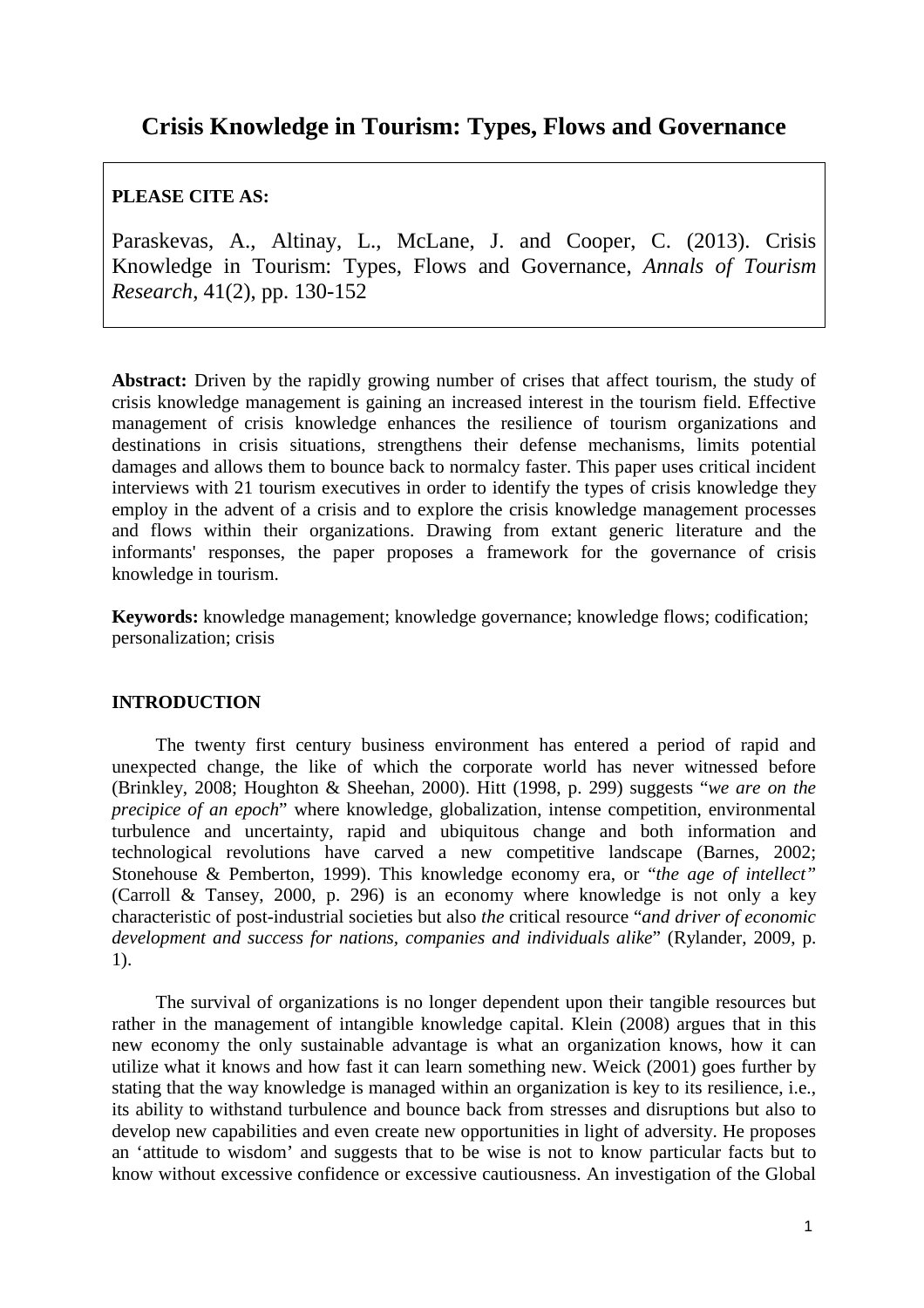Financial Crisis illustrates where the lack of such 'attitude to wisdom', overconfidence and 'superior' or 'imperfect' knowledge can lead organizations and, in effect, the global socioeconomic system (Clark, 2011).

The value of knowledge and the importance of knowledge management have also been acknowledged in the tourism management literature. For tourism organizations operating in a period of organizational adaptation, discontinuous change, more frequent crises and the need to be competitive, knowledge management provides a useful conceptual framework and set of approaches (Cooper, 2006). The generation and exploitation of knowledge is viewed as critical for the innovation and development of new tourism products (Hjalager, 2002; Weidenfeld, Williams & Butler, 2010); for the effective management of hotels (Bouncken & Sungsoo, 2002); for tourism destination management (Xiao & Smith, 2007); to understand how networks of tourism organizations interact to produce tourism services (Cooper, Baggio, & Scott, 2010) and also for effective tourism crisis management (Blackman, Kennedy & Ritchie, 2011).

In an environment, however, where the tourism industry is increasingly exposed to disruptions, stresses and crises, tourism academics have developed and presented a number of valuable frameworks for the management of disasters (Faulkner, 2001; Hystad & Keller, 2008; Paraskevas & Arendell, 2007; Ritchie 2004) although more emphasis was put on destination image recovery and recovery marketing (Armstrong & Ritchie, 2008; Beirman, 2003; Fall & Massey, 2006; Santana, 2004). Surprisingly, in an era when the industry is facing a series of prolonged crises such as climate change, global recession, widespread political instability, etc. with highly complex impacts and is in need of a framework for the development and governance of crisis knowledge, only few attempts were made by academics to explore the knowledge aspects of crises and disasters (Anderson, 2006; Blackman & Ritchie, 2008; Blackman et al., 2011; Mistilis & Sheldon, 2006).

The present paper aims at narrowing this gap in the extant literature by identifying the types of crisis knowledge tourism organizations employ in the advent of a crisis and by exploring the crisis knowledge management processes and flows within these organizations. It also explores the ways that organizational factors such as leadership, structure, culture and communication influence these processes and flows.

#### **KNOWLEDGE MANAGEMENT AND CRISIS**

Polanyi (1966) argues that there are two types of knowledge: tacit and explicit. Tacit knowledge is "*a non-linguistic, non-numerical form of knowledge that is highly personal and context specific and deeply rooted in individual experiences, ideas, values and emotions*" (Gourlay, 2002, p. 2). Gore and Gore (1999) suggest that tacit knowledge consists of two key components: technical tacit knowledge and cognitive tacit knowledge. First, technical tacit knowledge encapsulates information, expertise, knowledge and skills that are developed and utilized. Second, cognitive tacit knowledge encompasses implicit perceptions, beliefs, mental models and values so deeply ingrained in individuals that they become a natural part of what individuals are, think and do and, more often than not, is taken for granted (Ravetz, 1971). As tacit knowledge is acquired by an individual's internalized processes (such as experience, talent and reflection) it cannot be taught, managed, speedily migrated or transposed to competing organizations in the same way as explicit knowledge (Badaracco, 1991).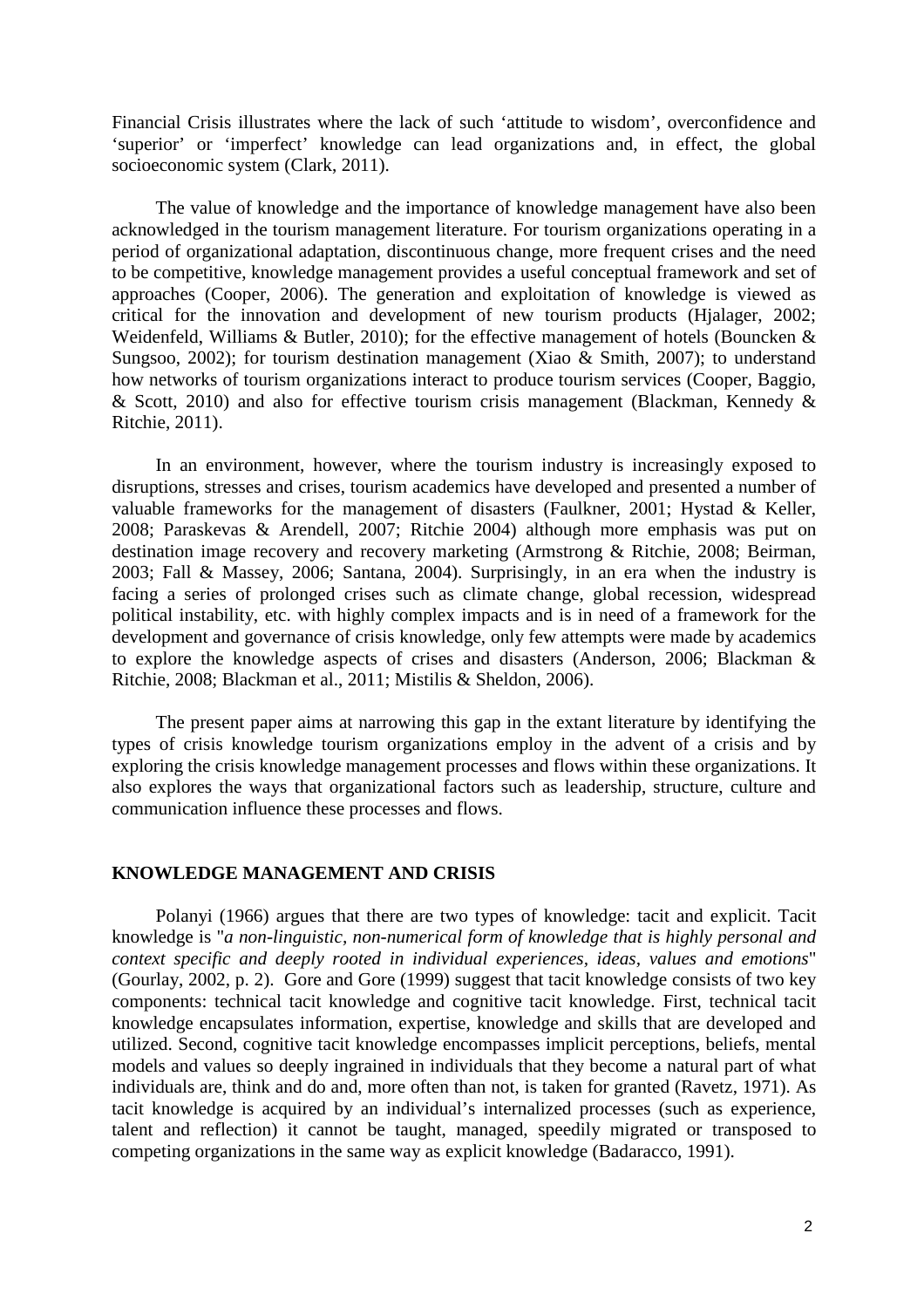Explicit knowledge, or encoded knowledge (Blackler, 1995) is the knowledge that is made manifest through language, symbols, objects and artifacts (Choo, 1998). There are two types of explicit knowledge: a) object-based, which is manifest in the form of patents, technical drawings and blueprints, software code databases, statistical reports and business plans and b) rule-based, which is expressed as routines, rules and procedures (Choo, 1998). Elbanna (2008), McCall, Arnold and Sutton (2008) and Roberts (2000) advocate that explicit knowledge can be disseminated throughout the organization and be made available to large numbers of people more cost effectively than tacit knowledge. It is more manageable for organizations, insofar as it can be codified, stored in databases and retrieved and exploited on demand, aided by the support of fast and reliable information and communication technologies (Smith, 2001).

Organizations can maximize the benefits of tacit and explicit knowledge if they manage both types in a systematic manner (Hansen, Nohria & Tierney, 1999). They, therefore, have to develop appropriate strategies to not only manage knowledge flows, but also manage knowledge per se (Jasimuddin, Klein, & Connell, 2005; Schulz & Jobe, 2001). Two such strategies are codification, which places an emphasis on both the collection and organization of knowledge; and personalization, which focuses on human resources and communication processes. Johnson and Lundvall (2001, p.4) define codification as "*a process of transforming knowledge into a format that makes it possible for knowledge to be stored and transformed as information.*" In the case of a personalization strategy, "*knowledge is closely tied to the person who developed it and is shared primarily through direct person-to-person contact.*" (Hansen et al., 1999, p.107). Both definitions emphasize that knowledge is shared by contact with others, through for example, communities of practice, brainstorming sessions, exchange of dialogue between individuals and teams or via storytelling. Edvarsson (2008) and Stonehouse and Pemberton (1999) state that organizations need to reconfigure their knowledge management structures, in order to ensure that the right knowledge gets to the right people at the right time.

This is particularly relevant for organizations when a crisis occurs, as relevant knowledge needs to be identified and applied quickly to a particular situation. However, there is little research that has explicitly linked knowledge and crisis management. In part this is because the 'crisis management' field is a relatively new area of research. Nonetheless, it has received significant attention, especially in the 1980s and the early 1990s when, according to Rasmussen and Batstone (1989), the frequency and magnitude of organizational crises, and the subsequent impacts, increased at an alarming rate. A series of crises and accidents such as Bhopal, Chernobyl, Challenger, Hillsborough, and Lockerbie attracted the interest of researchers from several disciplines resulting in the emergence of a rich, but relatively fragmented, literature.

The main body of research concentrated more on crisis and post-crisis communication (Schultz & Seeger, 1991; Seeger, 1986; Sellnow, 1993), the interrelationships between both internal and external stakeholders (Kabak & Siomkos, 1990; Marcus & Goodman, 1991) and the social control of organizations (Bromiley & Marcus, 1989). Another stream of research proposed different models for the development of crises (Fink, 1986; Smith, 1990) and their management (Mitroff, Shrivastava, & Udwadia, 1987; Pauchant & Mitroff, 1992) by building on earlier work by Fink, Beak, and Taddeo (1971) and Turner (1976). Mitroff (1988), in particular, offered a more distinct framework, which distinguished five phases or "mechanisms" in crisis management: signal detection; preparation/prevention; containment (damage limitation); recovery; and learning. The majority of the crisis management studies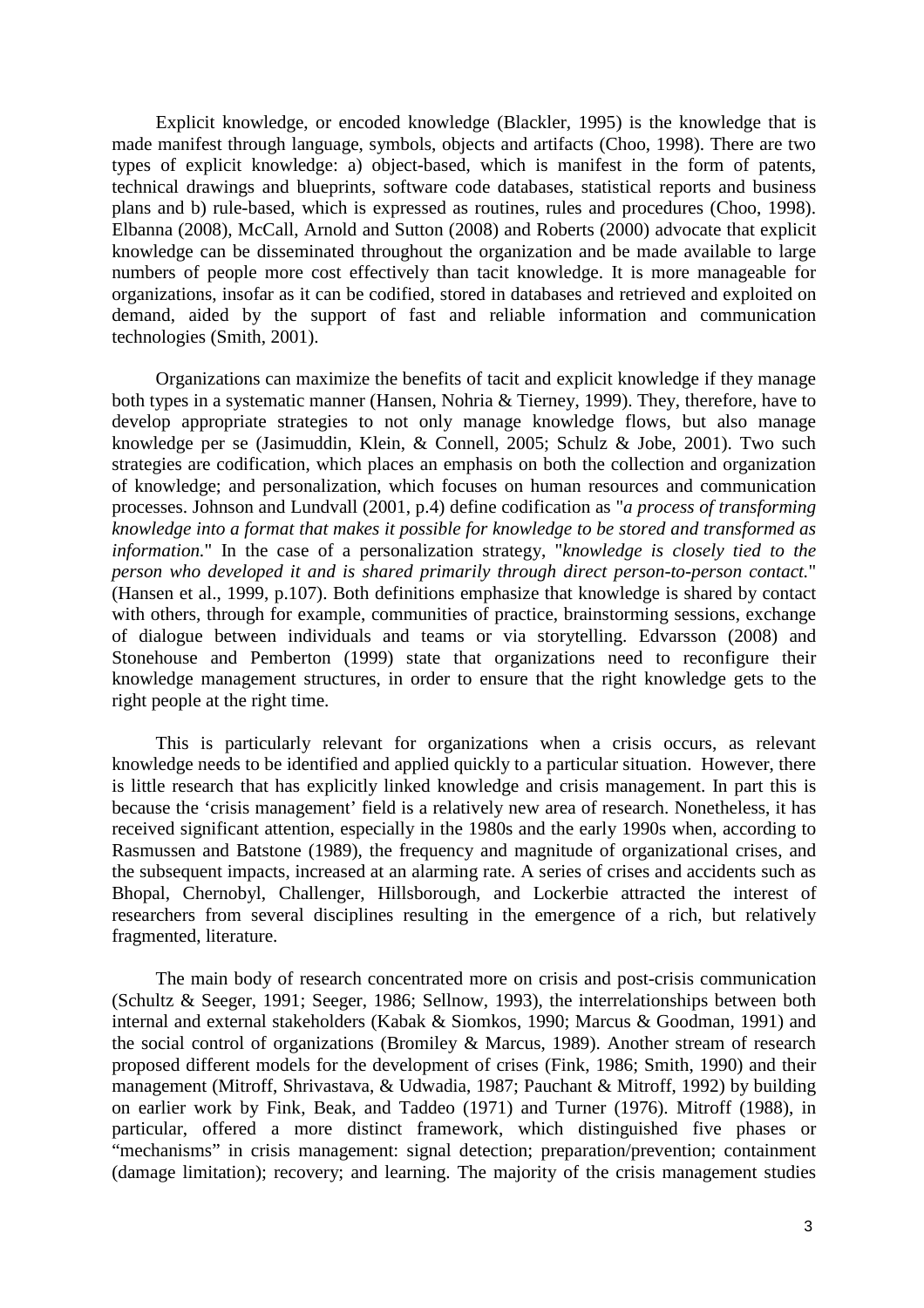published in the 1990s focused on preparation/prevention, containment (damage limitation) and recovery, leaving the area of learning and the management of the resulting knowledge unexplored.

In this early period of crisis management research, two opposing views emerged in the literature known as Normal Accident Theory (La Porte, 1994; Perrow, 1994) and High Reliability Theory (Rochlin, 1993). Normal Accident Theory (NAT) purports that modern organizations are exceedingly complex and consist of a high number of tightly coupled technical and human systems. Normal Accident theorists suggest that crises and disasters are unintentional but also that inevitable failures, or normal accidents, caused by the complexity of these systems lead to potentially destructive situations rapidly escalating beyond control and proliferating throughout the organization before anyone can understand what is happening and be able to intervene. Any crisis learning and knowledge is handicapped by the technical uncertainties and political barriers inherent in the complexity of these organizations (Sagan, 1993).

In contrast, High Reliability Theory (HRT) advocates that organizations can proactively control and reduce the risks of technical operations and avoid failures even in environments rich in the potential for error (Rochlin, 1993; Weick, Sutcliffe & Obstfeld, 1999). It emphasizes good organizational design and management; safety as a priority; redundancy in both human and material resources; decentralized decision-making for proper and flexible responses to unexpected events; a 'culture of reliability' through continuous training and simulation; and the understanding of complex organizational systems by means of crisis knowledge management processes, including trial and error knowledge generation in the wake of near-miss events and accidents (Sagan, 1993). These two opposing views have given birth to a constructive dialogue that has brought the elements of organizational complexity, leadership, structure and culture as well as operational and learning processes to the epicenter of crisis management literature. However, the discussion of how to effectively manage the knowledge generated from a crisis either directly or 'vicariously' still remains limited (Nathan & Kovoor-Misra, 2002).

With the exception of airlines, hospitality and tourism organizations in general diverge substantially from being High Reliability Organizations (HROs). The industry overall is highly fragmented, consisting of a large number of often closely-coupled organizations and encompassing a myriad of subcultures which reflect its structural complexity and occupational differentiation. All too often, middle managers' and line employees' objectives and practices do not conform with senior management's commitment for safety and quality and some professional beliefs and norms clash with HRO norms (e.g., speedy service for higher customer satisfaction as opposed to double checking of processes to ensure safety).

When examining a crisis, it is useful to consider crisis knowledge from two points of view of the organization: the resource-based view (Grant, 1996; Kraaijenbrink, Spender & Groen, 2010; Von Krogh, 1998) and the knowledge-based view (Kogut & Zander, 1996; Nickerson & Zenger, 2004; Von Krogh, 1998). This is because from the resource-based perspective knowledge can be viewed as one of the many unique resources and capabilities that an organization needs acquire, deploy and control in order to increase its resilience to withstand turbulence, deal with crises and recover from them. Therefore the questions asked in a crisis investigation would revolve around whether the organization had these resources in place including the appropriately defined action, procedures and policies for knowledge creation and utilization which reflect the cognitivist approach to knowledge underpinning this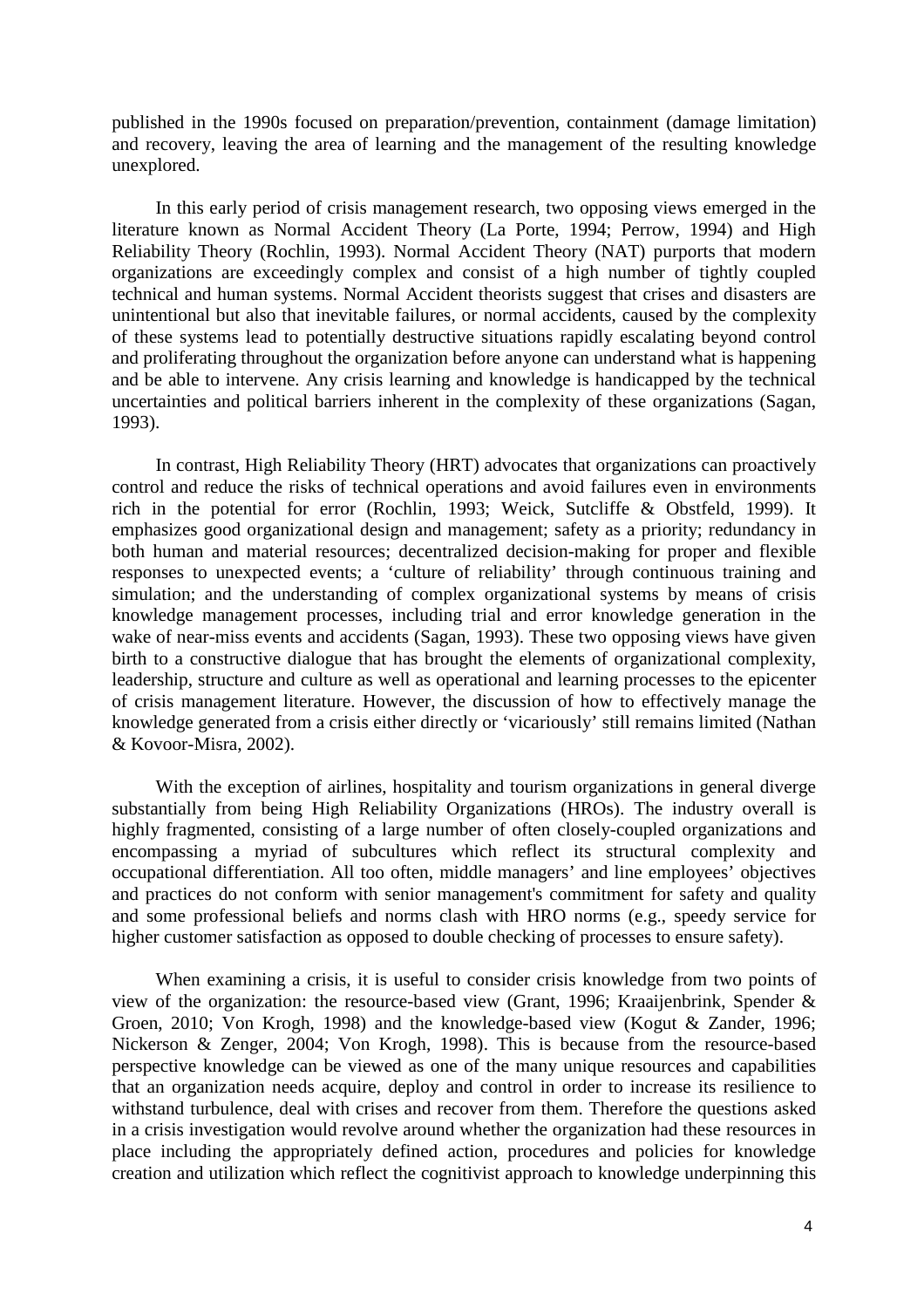#### view (Von Krogh, 1998).

In contrast, the knowledge-based view focuses on knowledge as the organization's key strategic resource. The knowledge-based view portrays the organization as a set of competencies and repositories of knowledge which, when leveraged, transferred and subsequently exploited, enables them to effectively create and disseminate knowledge. Underpinned by the constructionist approach to knowledge (Von Krogh, 1998) which asserts that an organization cannot completely control knowledge but can merely facilitate a climate and infrastructure that enables knowledge resources to be managed, coordinated and utilized (Von Krogh, 1998), the crisis investigation would look for answers to a different set of questions revolving around organizational leadership, structure, crisis culture and communication (Stonehouse & Pemberton, 1999) as well as the levels of social interaction between the individuals in the organization (Wenger, McDermott & Snyder, 2002).

Organizational leadership is an important component in devising and maintaining a learning and knowledge culture, where leaders become "*designers, teachers and stewards*" (Senge, 1992, cited in Stonehouse & Pemberton, 1999, p. 137). Skyrme (2000) advocates that leaders should demonstrate 'knowledge leadership' by encouraging the flow of knowledge among organizational members and the challenge of status quo in organizations. Leaders need to be supportive of knowledge management initiatives, in order to embed a knowledge culture throughout the organization (Abdullah & Othman, 2005). Whilst recognizing the importance of creating an organization-wide knowledge culture, Mitroff (2004) also argued for 'crisis leadership', which not only reacts to the crisis but also encourages a more proactive culture towards crisis and both forecasts and effectively manages all stages of a crisis. Appropriate crisis leadership is the underlying mindset, vision and actions that will shape the infrastructure and the crisis strategies. These include flexible delegation of authority during crisis situations; constant training and review of crisis processes; systems of rewards for reporting and discovering errors; and non-resistance when it comes to changes with short- or long-term effects on organizational crisis preparedness (La Porte & Consolini, 1991; Rochlin, 1996).

Crisis management scholars view crisis culture as a subset of organizational culture dealing with the way people in an organization behave, communicate and perceive crises within their work settings (Marra, 2004; Pauchant & Mitroff, 1992). The crisis culture is partly inherent in the organization's members (shaped by their underlying values, beliefs and attitudes) but is also influenced by the organization's leadership. In their 'onion model' of crisis management, Pauchant and Mitroff (1992) place at its centre the 'individual', normally the organization's leader, and at the next layer crisis culture as a set of organizational beliefs and rationalizations, pretty much imposed by the individual or individuals in the centre onto the rest of the organization, complemented by the relevant infrastructure, crisis plans and mechanisms. The underlying assumptions in this view of crisis culture are first that this culture is an attribute of an organization that can be broken down and described - in terms of artifacts, symbols, values and unconscious archetypes (Schein, 1985); and second that management can design strategies and impose rules and norms that can shape behavior within the organization. Senge (1990), on the other hand, encourages organizations to develop an enabling culture by going through a process of metanoia, or organizational catharsis, by unearthing deeply entrenched views and beliefs and changing accustomed ways of viewing and experiencing the world around them. The empowerment of individuals is vital, in order to encourage experimentation with new approaches to how business is conducted and the development and utilization of knowledge and skills (Stonehouse & Pemberton, 1999).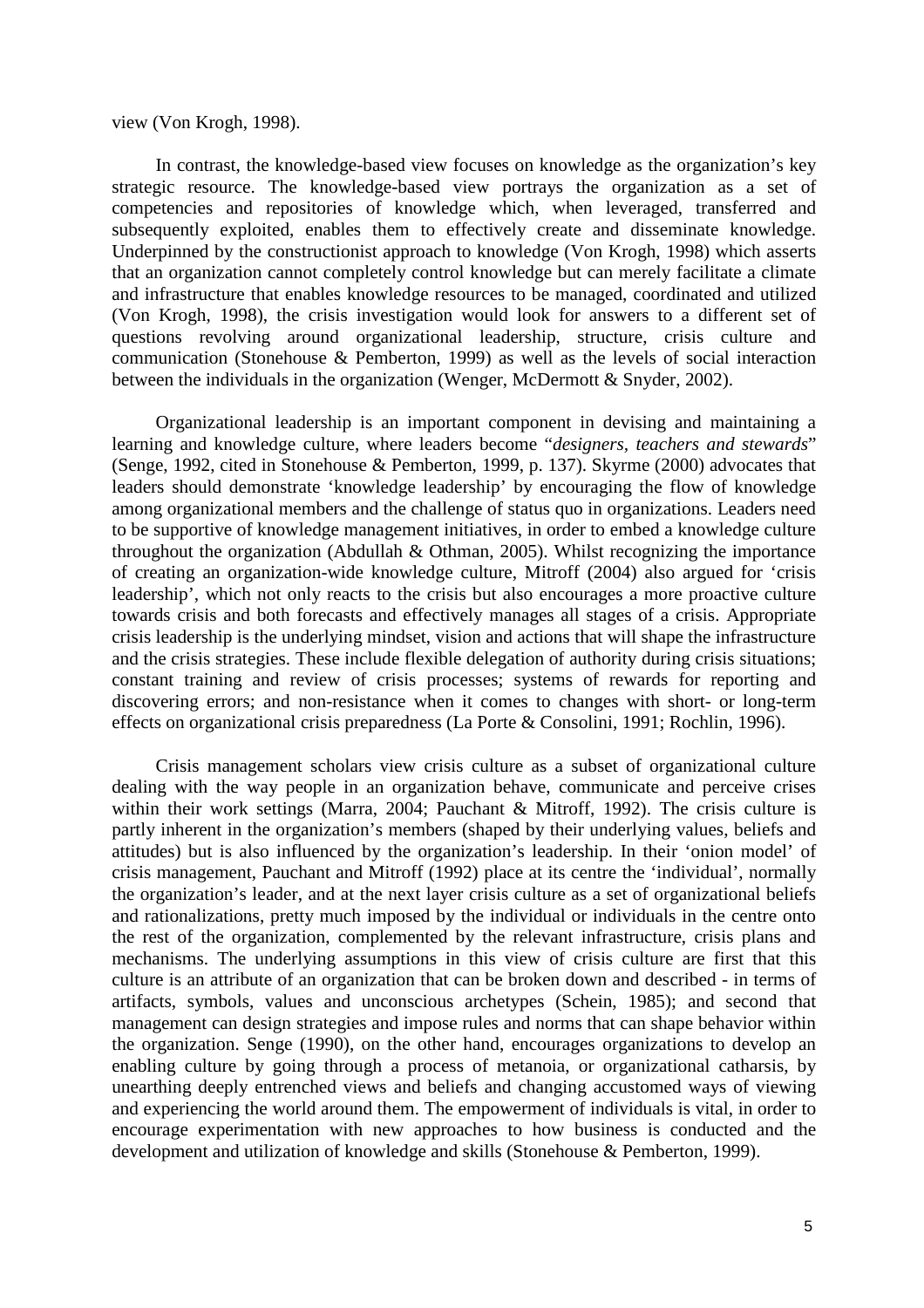Pedler, Burgoyne and Boydell (1991) attest that an organization's structure should also be designed and enabled for learning and knowledge. They view this structure as the arrangement of workflow and authority relationships within an organization, concerned with where decision-making power lies and how decisions are made. Flatter organizational structures tend to better assist the coordination and control of knowledge and are more appropriate to effective knowledge management as they aid communication and knowledge transfer (Stonehouse & Pemberton, 1999). This can present several challenges for the tourism industry which is characterized by high fragmentation, geographical dispersal and diversity of activities favoring hierarchical rather than flat structures. However, with the development of networks of inter-organizational relationships such as alliances, partnerships, clusters and communities of practice these challenges may be overcome (Cooper et al., 2010).

The way knowledge is stored and communicated is also central to the way an organization capitalizes upon its knowledge assets. Communication among different organizational stakeholder groups facilitates the flow of knowledge into decision-making and thus results in creative responses and generation of new knowledge and ideas (McGregor, 2001). It is enabled by checklists, decision guides and procedures, aimed at dealing with a crisis, limiting its potential adverse consequences to the organization's employees, customers, assets and constituencies and ensuring the continuity of its mission-critical functions (Fink, 1986; Quarantelli, 1988).

Given the importance of these dimensions of knowledge management in the effective response of tourism organizations and destinations to a crisis, this paper addresses the following questions: What are the types of knowledge that are utilized in responding to a tourism crisis? What are the appropriate knowledge management strategies and processes that are applied to respond to a tourism crisis? And how do organizational factors (leadership, culture, structure and communication systems) influence the management of crisis knowledge?

#### **RESEARCH DESIGN**

Since there is no clear framework on how crisis knowledge should be managed within an organization, this study adopted a social constructivist approach that explores multiple realities shaped by tangible and intangible mental constructions of executives who have experienced crises in their organizations and were able to discuss and propose ways for handling the 'lessons learned' from these crises. Guba and Lincoln (1998) argue that it is through these constructions that the participants experience the world and their actions are derived from the basis that these constructions form.

We approached 32 tourism executives using a criterion sampling technique (Altinay  $\&$ Paraskevas, 2007) with three criteria (corporate level tourism professionals; being in charge or directly involved with decisions related to risk/crisis management; and having experienced at least one crisis incident in their organizations). A total of 21 executives from this sample agreed to participate in the study (Table 1).

The informants from the hotel industry were accessed when one of the researchers was appointed as advisor to the Global Council on Safety, Security and Crisis Management of the International Hotel and Restaurant Association (IH&RA) in 2006. The interviews with this part of the sample were conducted between 2006 and 2009. The informants from destination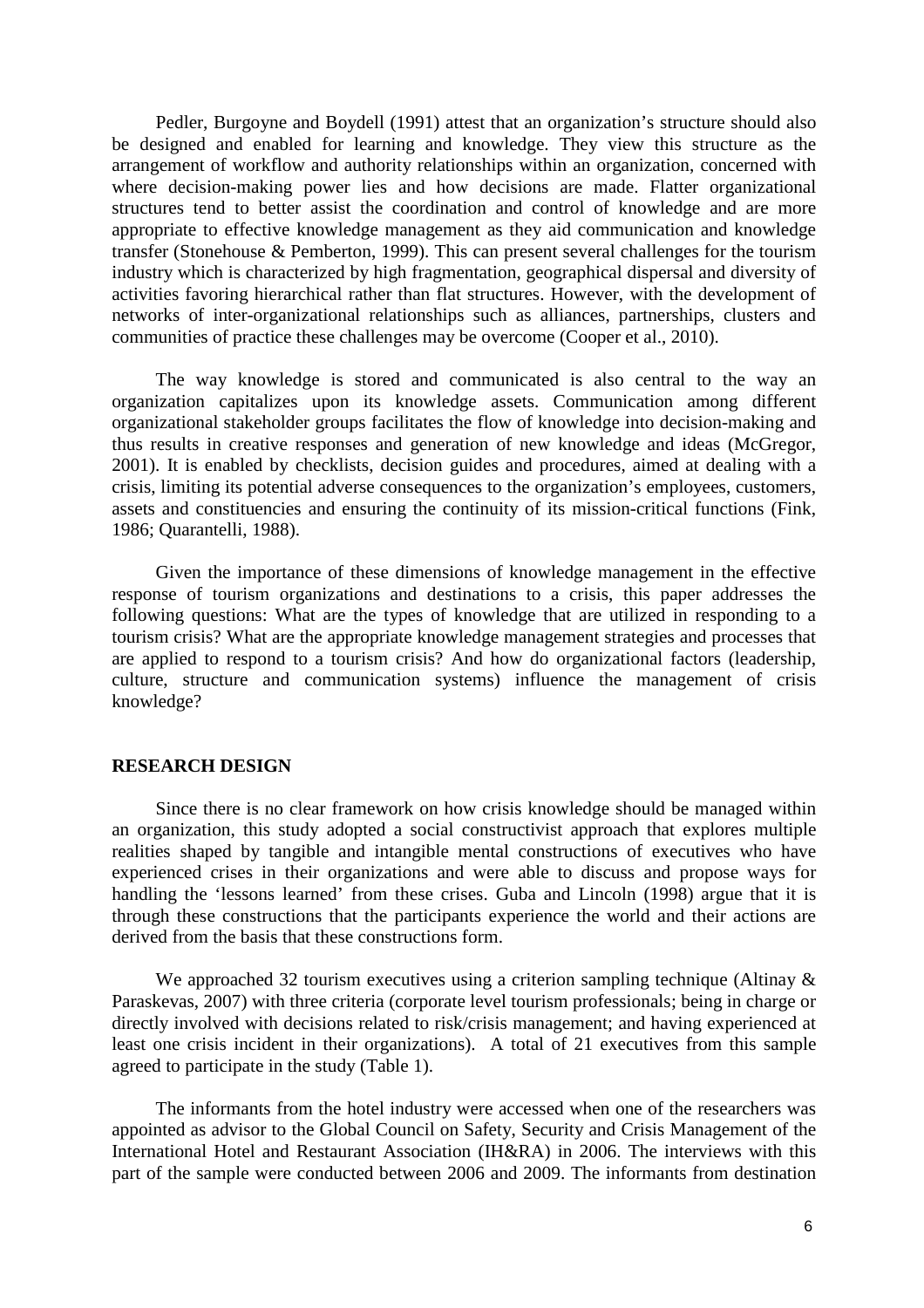management organizations and the airline industry were approached and agreed to participate in the study during seminars on crisis/risk management led by one of the researchers in 2010 and 2011 at an international travel and tourism fair in London, UK.

The study used the Critical Incident Technique (CIT) (Flanagan, 1954) asking the participants to recall and describe a crisis they experienced in their organizations and then for their insights on what was learnt from the crisis. The Critical Incident Technique interview

| <b>Title</b>                                     | <b>Type of</b><br><b>Business</b> | Scope of<br><b>Business</b>         | Gender | <b>Experience</b><br>in the Field |
|--------------------------------------------------|-----------------------------------|-------------------------------------|--------|-----------------------------------|
| <b>Chief Executive Officer</b>                   | <b>Hotel Group</b>                | South Europe<br><b>North Africa</b> | M      | 36 years                          |
| <b>Chief Executive Officer</b>                   | <b>Hotel Group</b>                | <b>Central Europe</b>               | F      | 13 years                          |
| <b>Chief Executive Officer</b>                   | <b>Hotel Group</b>                | South Europe                        | M      | 10 years                          |
| <b>Chief Information Officer</b>                 | <b>Hotel Group</b>                | <b>Europe South</b><br>America      | M      | 6 years                           |
| <b>Corporate Director of Security</b>            | <b>Hotel Group</b>                | <b>North America</b>                | M      | 14 years                          |
| <b>Director of Business Resilience</b>           | Airline                           | Global                              | F      | 3 years                           |
| <b>Director of Communications</b>                | <b>DMO</b>                        | Asia Pacific                        | M      | 8 years                           |
| <b>Director of Communications</b>                | <b>DMO</b>                        | <b>North Africa</b>                 | M      | 4 years                           |
| Director of Corporate Affairs                    | <b>DMO</b>                        | Europe                              | F      | 7 years                           |
| <b>Director of Security</b>                      | <b>Hotel Group</b>                | <b>North America</b>                | M      | 16 years                          |
| Director Safety & Security                       | Airline                           | Global                              | M      | 8 years                           |
| <b>Global Director of Loss Prevention</b>        | <b>Hotel Group</b>                | Asia Pacific                        | M      | 7 years                           |
| <b>Risk Management Director</b>                  | <b>Hotel Group</b>                | Asia Pacific                        | M      | 15 years                          |
| <b>Vice President Business Continuity</b>        | <b>Hotel Group</b>                | Global                              | F      | 7 years                           |
| <b>Vice President Corporate Security</b>         | <b>Hotel Group</b>                | <b>EMEA</b>                         | M      | 23 years                          |
| Vice President Corporate Security &<br>Safety    | <b>Hotel Group</b>                | Asia Pacific                        | M      | 10 years                          |
| <b>Vice President Global Asset</b><br>Management | <b>Hotel Group</b>                | Global                              | M      | 13 years                          |

**Table 1 – Study Informants**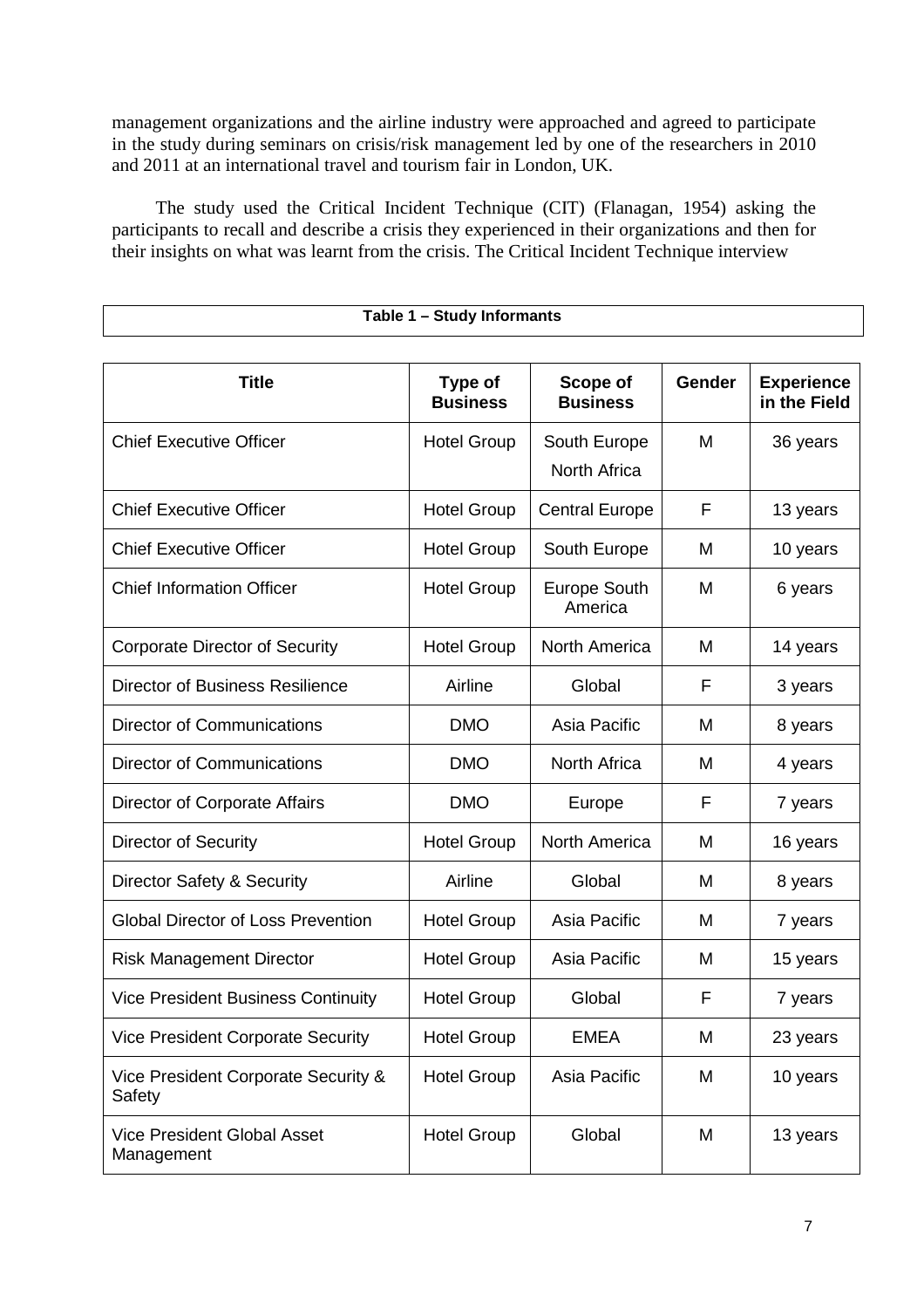| <b>Vice President Loss Prevention</b> | <b>Theme Park</b>  | Global               | м | 16 years |
|---------------------------------------|--------------------|----------------------|---|----------|
| Vice President Risk Management        | <b>Hotel Group</b> | Global               | М | 18 years |
| Vice President Risk Management        | <b>Hotel Group</b> | Global               | M | 28 years |
| Vice President Risk Management        | <b>Hotel Group</b> | <b>North America</b> | М | 24 years |

was chosen for the following reasons: it allows participants to express their personal views of the described incident (Stauss & Weinlich, 1997); it is inductive by nature – especially when the topic being investigated has not been well researched (Grove & Fisk 1997); it yields a rich data set (Zeithaml & Bitner, 2003); and it is culturally neutral, insofar as it invites participants to offer their own perceptions on an issue, rather than indicate their perceptions to researcher-initiated questions (De Ruyter, Perkins & Wetzels, 1995).

The interviews lasted between 50 and 130 minutes, were transcribed verbatim and the transcripts were sent back to the informants for 'member checking' (verification of content and interpretation), in order to assure both an internal check for authenticity and the external validity (or transferability) of the overall study (Guba & Lincoln, 1998). The verified interview transcripts were coded and analyzed via N-Vivo 7 using generally accepted principles of critical discourse analysis (Van Dijk, 1993) in order to (1) edit the transcript; (2) identify and summarize keyword(s) or key phrases; (3) make inferences; and (4) group inferences under common theme(s) and categorization into sub-themes.

Although the replicability of the study cannot be guaranteed, every effort was made that the "trustworthiness" of the findings were secured (Guba & Lincoln, 1998). Therefore, the credibility of the study was ensured through the selection and use of a sample that can be considered as well-informed, relevant to the study and authoritative and by asking the informants to corroborate the findings through the use of 'member checking'. Transferability was ensured by asking the informants to provide elaborate descriptions of their experiences of the critical incident they recalled and to provide a full description of the context and setting of this incident. Dependability was ensured by providing a clear description of the research design used and the direct quotations from the data as an audit trail. Finally, confirmability was ensured by holding all theories, assumptions, and prior knowledge aside during the data collection process and by trying to understand and interpret what was occurring and why it had occurred during the data analysis.

#### **FINDINGS AND DISCUSSION**

 Following the 'critical incident' approach, informants were asked to recall the 'one' crisis that was so significant for them in (shaping their view of crisis management), that they had to think it over and over again many times in their lives with all its details. Informants identified different forms of crises, including terrorist attacks, food poisonings and extreme weather phenomena.

Informants also made an evaluation of their 'crisis management knowledge' at the time when the crisis hit their organizations as well as of the ways that they had acquired this knowledge. The informants gave examples of different forms of knowledge creation at every single stage of crisis management as a result of not only social interaction but also from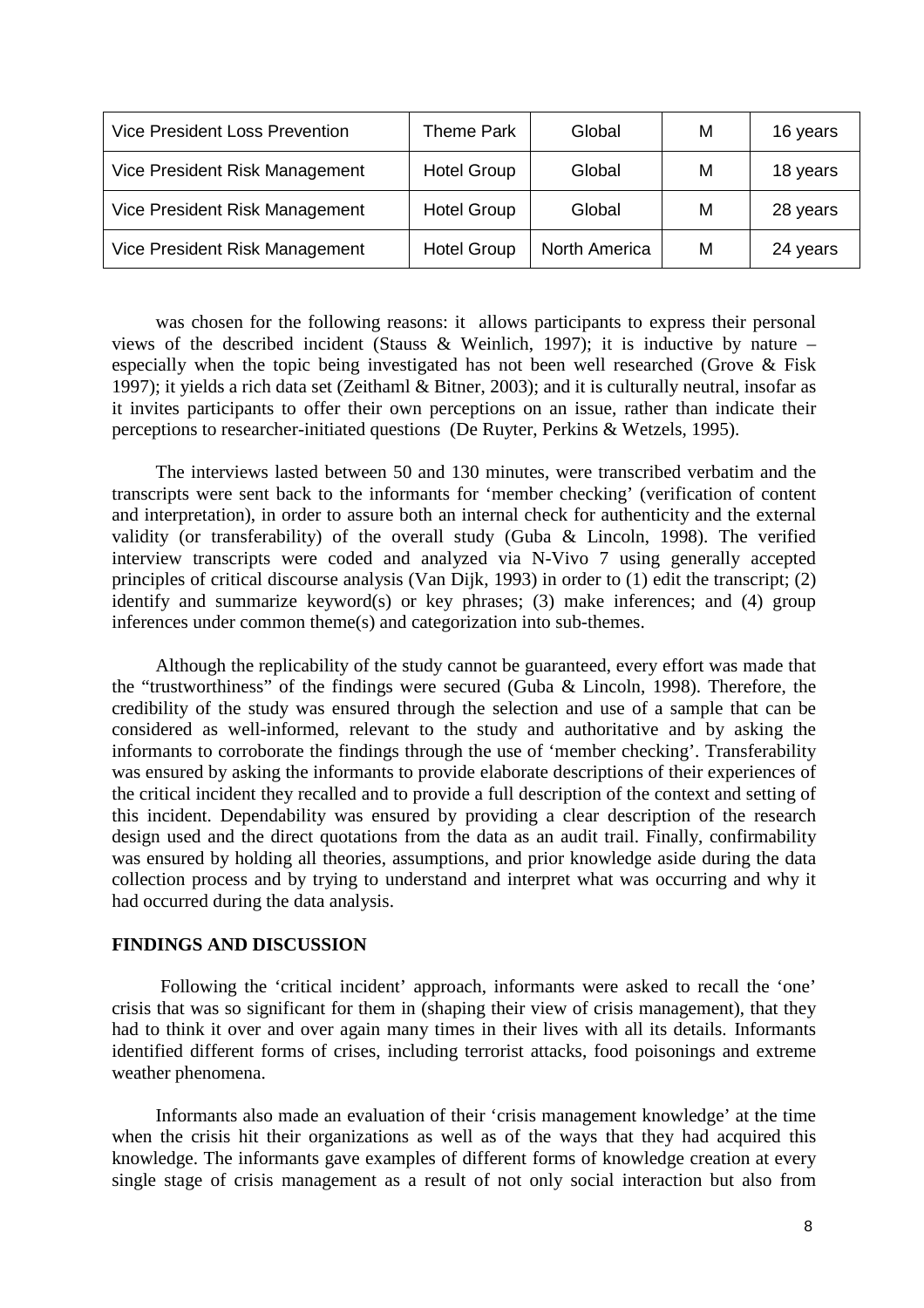testing existing knowledge in tabletop exercises and simulations (in the signal detection and prevention/preparedness stages) and interaction with the dynamic environment of the crisis (containment and recovery stages). The framework illustrated in Figure 1 is developed based on the analysis and the discussion of the findings that illustrate the types of crisis knowledge, knowledge management strategies and processes and the organizational factors that influence the overall governance of crisis knowledge.



**Figure 1 – A Framework for Crisis Knowledge Governance** 

### *Types of Crisis Knowledge*

In the center of our framework in Figure 1 lie four types of crisis knowledge revealed by the analysis of the extracts relevant to knowledge possessed at the time of the crisis. These crisis knowledge types were labeled as: procedural, behavioral, third party and "learned ignorance".

*Procedural knowledge* was possessed and displayed by respondents in organizations with clearly articulated crisis management plans which were also specific to the crisis they were facing. This knowledge involves steps on 'how to' respond to a particular crisis with clearly articulated tasks regarding the crisis itself the operational continuity during the crisis and the media communication. In Choo's (1998) terms this is explicit knowledge that is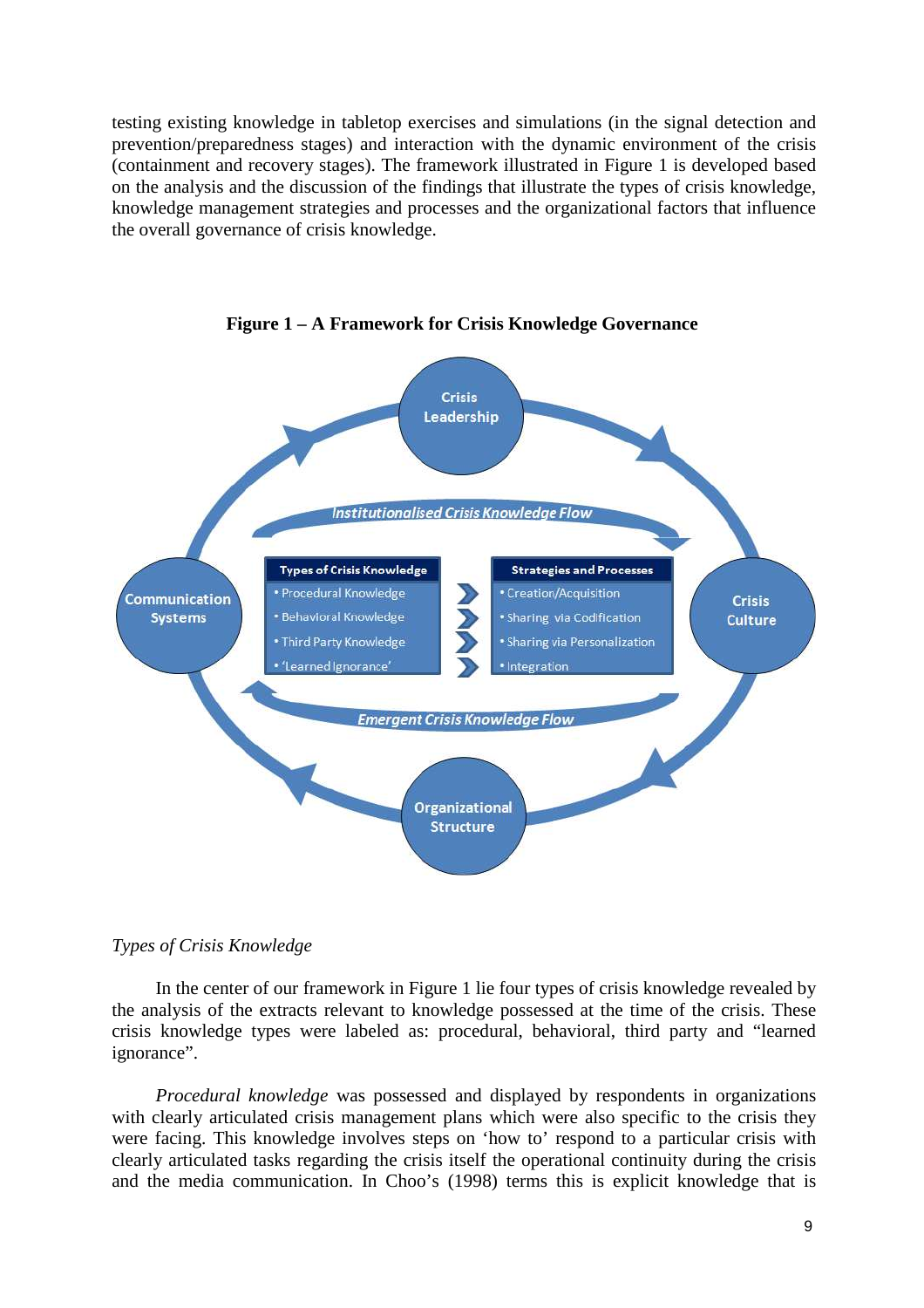primarily rule-based, including crisis management routines, rules and procedures, but can also be object-based including reports, and readings of gauges indicating deviations from acceptable standards. Normally procedural knowledge is also rehearsed in exercises undertaken to ensure alignment with the standards of response. This type of knowledge was favored by organizations in our sample who took a HRT approach to crisis knowledge management, i.e., some hotel groups but more particularly the airlines.

Contrary to the common belief (Hedlund  $& Nonaka, 1993$ ) that explicit knowledge is a major source of competitive advantage, in crisis situations, procedural knowledge alone and strict adherence to standards as prescribed by the crisis management plan may become problematic. In the case of a simultaneous food poisoning in 13 properties of a hotel group due to contamination by the bacterium 'vibrio parahaemolyticus' tiger prawns served raw in the hotels' sushi buffet, a well planned and exercised response failed because, by following "religiously" every step of the procedure, the respondents were too slow in responding to the varying levels of crisis in different properties.

Procedural knowledge alone therefore runs the risk of becoming inflexible and may lead to the inappropriate level of crisis response altogether. Commenting on 'lessons learnt' from this crisis, the respondent actually indicated a second type of knowledge required in any crisis situation.

"If there is one lesson to be learned from this crisis, is that we should spend more time in training our managers on how to respond to a crisis, set some general rules and then trust their judgment, let them do what they think is appropriate. They should be more than capable to deal with situations like this and, if they need support, we will be there for them" (Hotel Group, Chief Executive Officer, Excerpt 1, Stanza 9).

*Behavioral knowledge,* therefore, is a second type of crisis knowledge shaped both formally through the knowledge of organizational crisis management standards, procedures and mechanisms and informally through social interactions with peers, customers, suppliers and partners. Several advocates of behavioral knowledge among the respondents emphasized its superiority over the procedural and often used the term "simple rules" in their discourse.

"You cannot say to the members of your staff 'this is what we want you to do or not do'. You have to say 'this is how we want you to be'. If you give them a solid foundation with a few simple rules, it will be easier to assimilate them into the culture you want to create" (Destination Management Organization, Director of Communications, Excerpt 2, Stanza 2).

Some went a step further advising that sophisticated training aiming at procedural knowledge may not be effective:

"We expect the General Manager to be able to resolve the situation by themselves, in collaboration with the authorities and we provide support and guidance only if requested. Our main role is to provide them with tools that will help them make the right decision. We are trying to give them some simple guidelines and tools to deal with this complex issue. We are not looking for sophisticated training: a line employee or a general manager cannot become a terrorism expert. With the turnover in our industry this would never be effective" (Hotel Group, Vice President Corporate Safety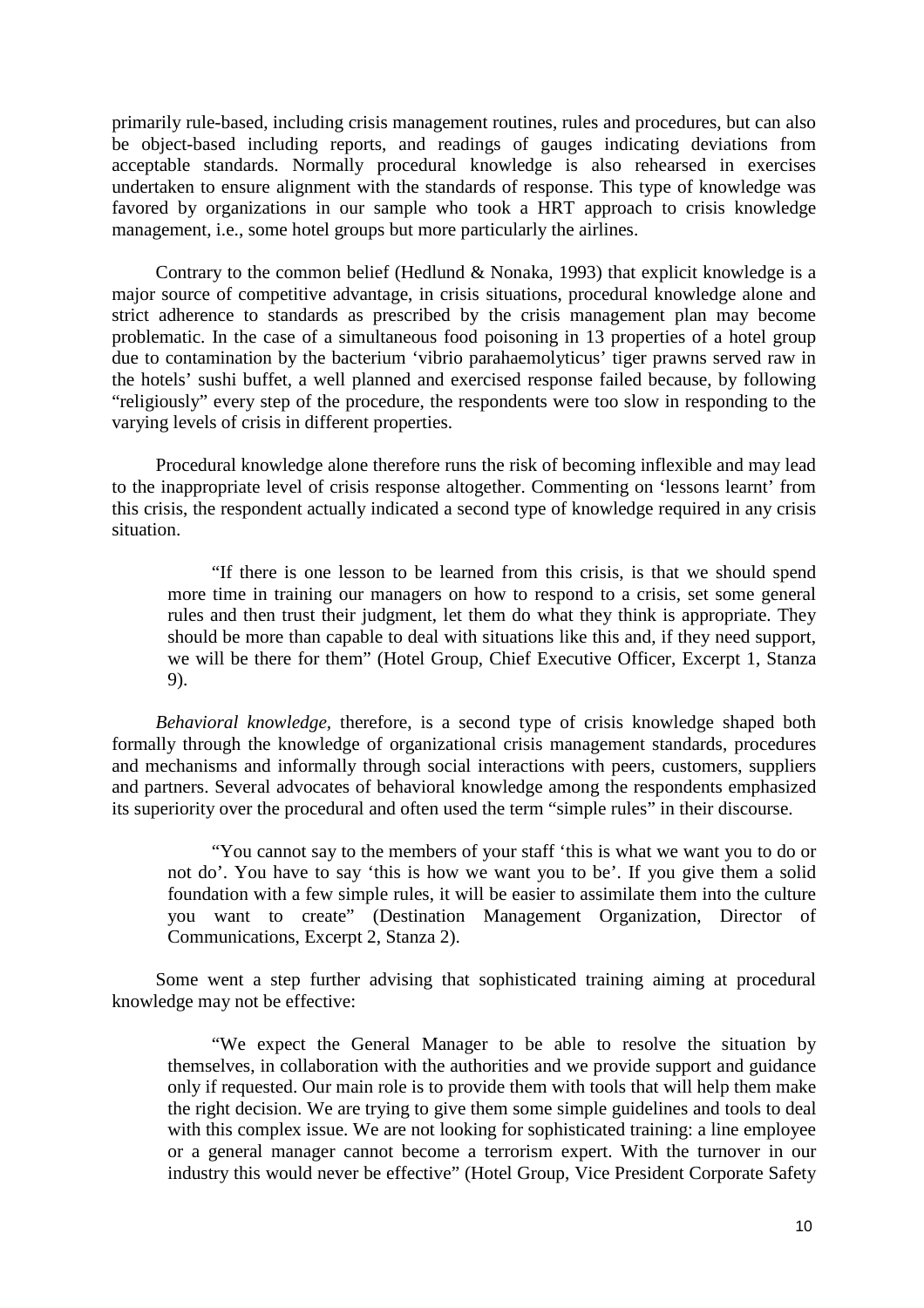and Security, Excerpt 3, Stanza 3).

This is a much more complex form of knowledge in that a part of it may be shared by many in the organization but another part is individual, determined by factors such as the individual's psychology, personal judgment, risk attitude and, belief system. These factors contribute to differences in behavioral knowledge and lead to the individuality of behavior during a crisis. In that sense it can be both explicit knowledge - codified, according to Johnson & Lundvall (2001), in policies and training about how one should behave in a crisis situation - and tacit (by shaping and replicating 'role model' behavior or by filtering model behaviors through a personalization process as suggested by Hansen et al.(1999).

"We train staff in crisis management following the 'One-Two-Three cycle'. Step One of the cycle is 'report anything you feel suspicious, abnormal or presenting a risk for the hotel and its people' to the next level of command. Step Two is 'minimize the risk', by evacuating the premises, restricting access to the risk, etc. Step Three is 'solve the problem' which also involves making sure that the situation is resolved. Resolution will vary depending on the individual but we know that there is not only one correct way" (Hotel Group, Vice President Corporate Safety and Security, Excerpt 3, Stanza 2).

*Learned Ignorance* (from the work of the catholic cardinal Nicolaus Cusanus 'De Docta Ignorantia') is a third type of knowledge that emerges in crisis situations. This is the 'knowledge of no-knowledge', i.e., the realization that the individual does not possess the knowledge needed to define the crisis or to deal with it. This condition of "knowing what you do not know" correlates with the externalization of the individual's uncertainty from what a respondent described as "known unknowns" and "unknown unknowns". This distinction of uncertainty is akin to what risk scholars call stochastic uncertainty and structural uncertainty (see Helton, 1994; Rowe, 1994). In the former the probabilities for a range of response outcomes are known, whereas in the latter they are ambiguous. Consequently, learned ignorance evokes two types of action.

The first is an understanding of both what knowledge exists and what knowledge is needed to fill the gap so that the crisis - a "known unknown" - can swiftly be reframed and dealt with. The search for such knowledge can be undertaken within or outside the organization. Several proponents of crisis knowledge repositories emphasized the usefulness of such databases in situations of 'learned ignorance' as they would also offer a repertoire of responses for a particular time and thus make crisis response faster.

"The threat was downplayed in this meeting. Nevertheless, we decided to inform our Internet service provider (ISP) and the police cybercrime unit about it and two members of the team were assigned with the task to explore some off-the-shelf solutions that had recently been developed specifically to fight DoS [Denial of Service] attacks and buy the best one. We felt confident that these steps would protect us" (Hotel Group, Chief Information Officer, Excerpt 5, Stanza 5).

The second is speculative action and experimentation due to lack of comprehension of the crisis (reasoning from a position of ignorance facing an "unknown unknown"):

"We realized that this is not an ordinary crisis when the pilot said that all four engines had failed leaving only critical systems on backup electrical power. This is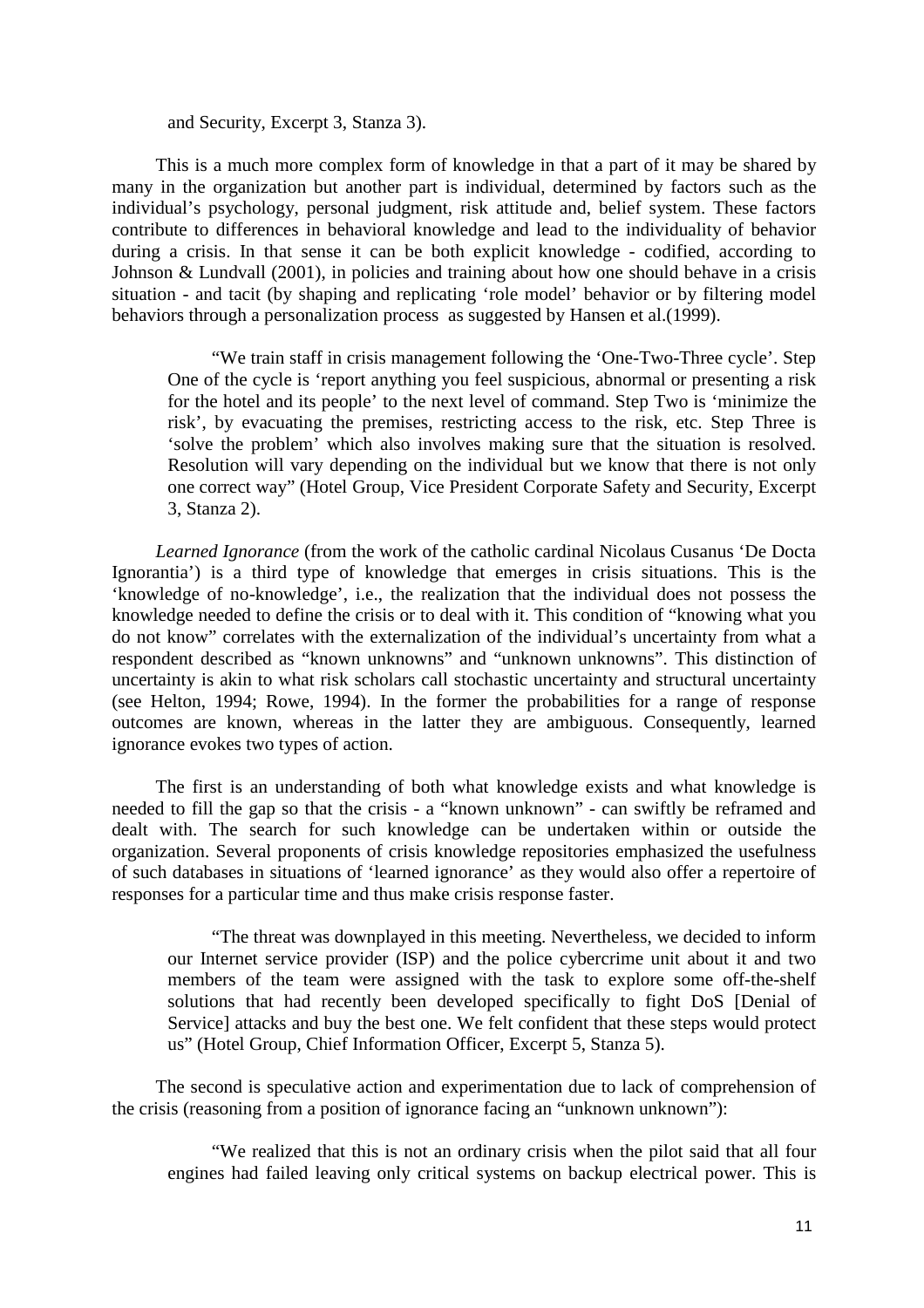something we had never encountered before and we had to make decisions in the dark. We did not know how the ash cloud could have affected the systems and had to try two or three different things while the aircraft was losing altitude. Several attempts to restart the engines was one of them" (Airline, Director of Business Resilience, Excerpt 4, Stanza 6).

'*Third party' knowledge* reflected in expert knowledge that exists outside the organization is a fourth type of crisis knowledge resulting from identified 'learned ignorance'. . This type of knowledge may be available for internalization or could remain external and just be used for the resolution of a crisis.

"When we realized that this attack was beyond our capabilities we turned to an IT security specialist. […] The security specialist had a plan on how to build our defense but our infrastructure was not enough for this plan to be executed. In order to protect ourselves from this threat we had to have an infrastructure which was at least equal with the attackers'. For that, we had to involve our ISP and all of us together were able to build a defense network against the attackers" (Hotel Group, Chief Information Officer, Excerpt 5, Stanza 7).

It should be pointed out, however that these four types of crisis knowledge do not have clearly delineated boundaries, since knowledge that may seem procedural may also have behavioral aspects or contain information about 'third party' knowledge and vice versa. Some will perceive only the procedural aspects of this bundle and others more or all aspects of it.

## *Crisis Knowledge Management Flows, Strategies and Processes*

Moving to the second box of the framework in Figure 1, we listed the ways that respondents indicated that crisis knowledge 'enters' their organizations, the ways it is transferred or shared between constituents and stakeholders and the way that it is assimilated and becomes part of the organization's identity and existence. The analysis of the responses further showed that there are mainly two flows of knowledge within the organization: the first is the flow of *institutionalized crisis knowledge* and the second is the flow of *emergent crisis knowledge*.

Most informants brought examples of how prior knowledge (or lack of it) influenced their decision making during the critical incidents they experienced. They therefore found it imperative that explicit knowledge was created from crises that the organization has experienced itself, knowledge gained from crises that other organizations went through (Nathan & Kovoor-Misra, 2002) and knowledge acquired from expert third parties should be properly documented and stored in the organization's knowledge repositories. The flow of institutionalized crisis knowledge begins from these repositories and is all about the sharing and integration of this knowledge. Most informants associated this flow of knowledge with terms such as "scripts", "frames", "standard operating procedures", "posters", "courses", "tenminute-trainers", "pocket memos", i.e., what Schulz and Jobe (1998) call codified knowledge being disseminated throughout the organization. However, this codification is appropriate only for certain types of knowledge that can be explicitly described (Johnson & Lundvall, 2001).

When it came to tacit knowledge it became apparent that personalization strategies were favored by informants who talked more about the provision of conditions that enable such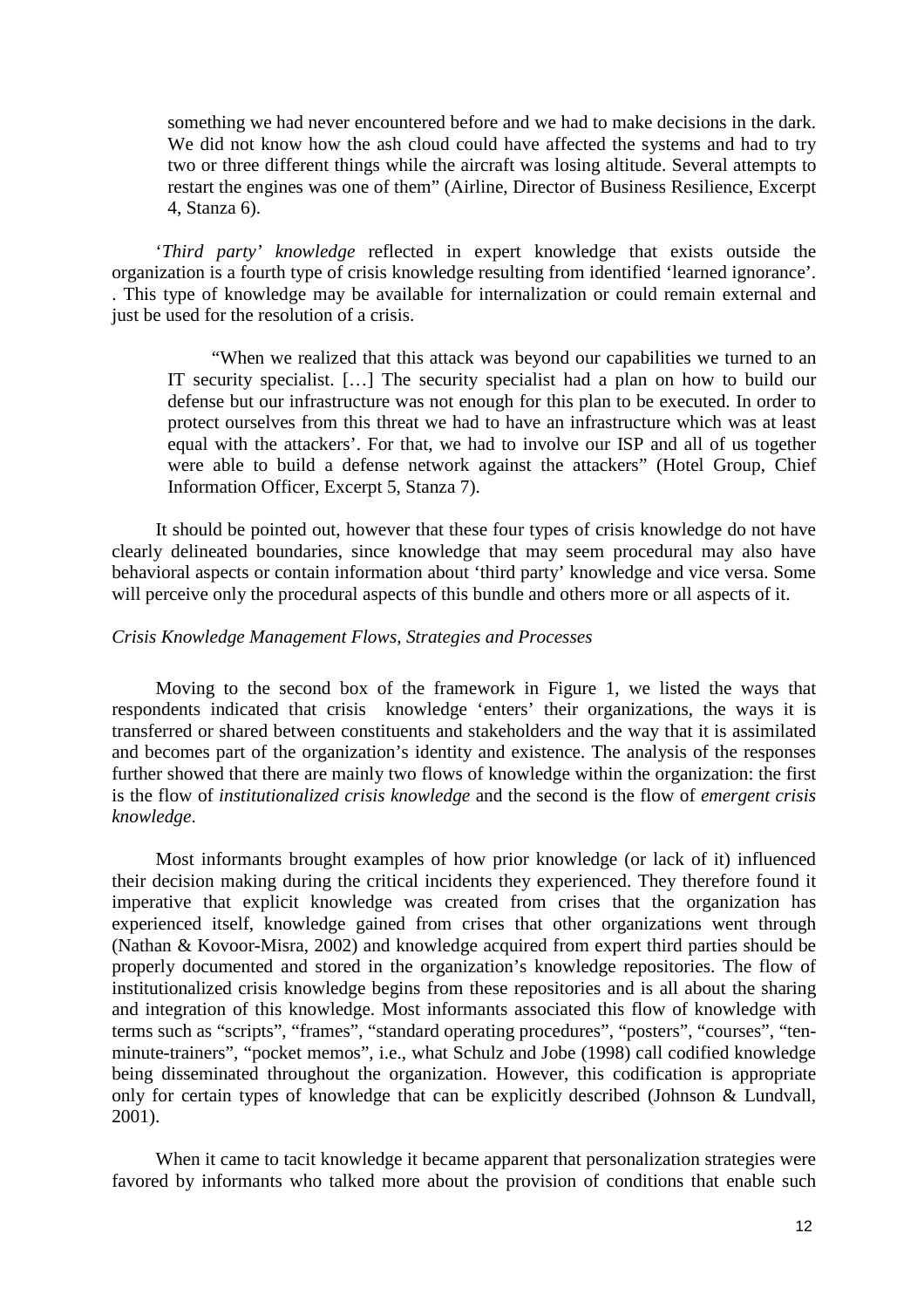dissemination through "molecular structures", "enhancement of social networks" and, "scenario planning retreats". These informants emphasized the role of human "knowledge carriers" (confirming Hansen et al., 1999) in both sharing and integration processes, particularly of behavioral knowledge. The Vice President Business Continuity of a hotel group, for example, noted that they created and shared crisis knowledge through the adoption of a "molecular" structure in crisis response. They pull together people with a cross-section of skills from various regions in which the group operates and form a team that would deal with a specific crisis. Once adequate levels of interaction and knowledge creation within this structure are achieved, the individuals are transferred to new areas, thus "cross-pollinating the organization with the newly created knowledge" (Excerpt 6, Stanza 8).

The role of social interaction (Wenger et al., 2002) becomes even more important in the second flow of knowledge within the organization, that of emergent crisis knowledge. Such knowledge is created under conditions of real uncertainty (e.g., an actual crisis situation) or a simulated one (e.g., scenario planning or crisis plan testing). Here, 'learned ignorance' evokes the shift from "know what and know how" to "know who has the knowledge" (Hotel Group, Vice President Business Continuity, Excerpt 6, Stanza 10). Clearly, this flow is about creation and acquisition of new knowledge. The knowledge that emerges is a result of a collective effort to reduce uncertainty through rationalization (for "known unknowns") or improvisation and experimentation (for "unknown unknowns").

"It is all about bringing all the 'right' people together to create something new from what is already there. They will draw together existing ideas in a unique way, a novel unexpected idea will emerge through conversation between them and they will try it until they find the answer" (Destination Management Organization, Director of Corporate Affairs, Excerpt 11, Stanza 11).

The knowledge created in this flow will enter the institutionalized flow, be codified and personalized in order to complement or replace knowledge that already exists in the organization and will continue to be disseminated throughout the organization until new emergent knowledge is institutionalized and makes the existing one obsolete.

### *Influence of Organizational Factors on the Management of Crisis Knowledge*

Surrounding the types and flows of crisis knowledge and the strategies by which they are acquired, shared and embedded in the organization are the four inter-related factors identified by Stonehouse and Pemberton (1999) as the antecedents of knowledge management in organizational renewal (Figure 1).

The informants felt that leadership should play a key role in creating and sustaining an organizational environment within which crisis knowledge is "proactively" (emphasized by the majority of them) created, integrated, shared and applied. In line with the arguments of Senge (1992), leaders have to make sure that they provide all the 'means' so that the 'lessons learnt' (i.e., acquired and codified knowledge) from a crisis are accessed, assimilated and disseminated throughout the organization. This proactive approach is strongly advocated by Mitroff (2005) when he talks about 'crisis leadership' and is a core premise of HRT which seeks to improve reliability in high risk settings as opposed to the NAT which stresses awareness of unavoidable crises due to the tightly structured and complex nature of the industry.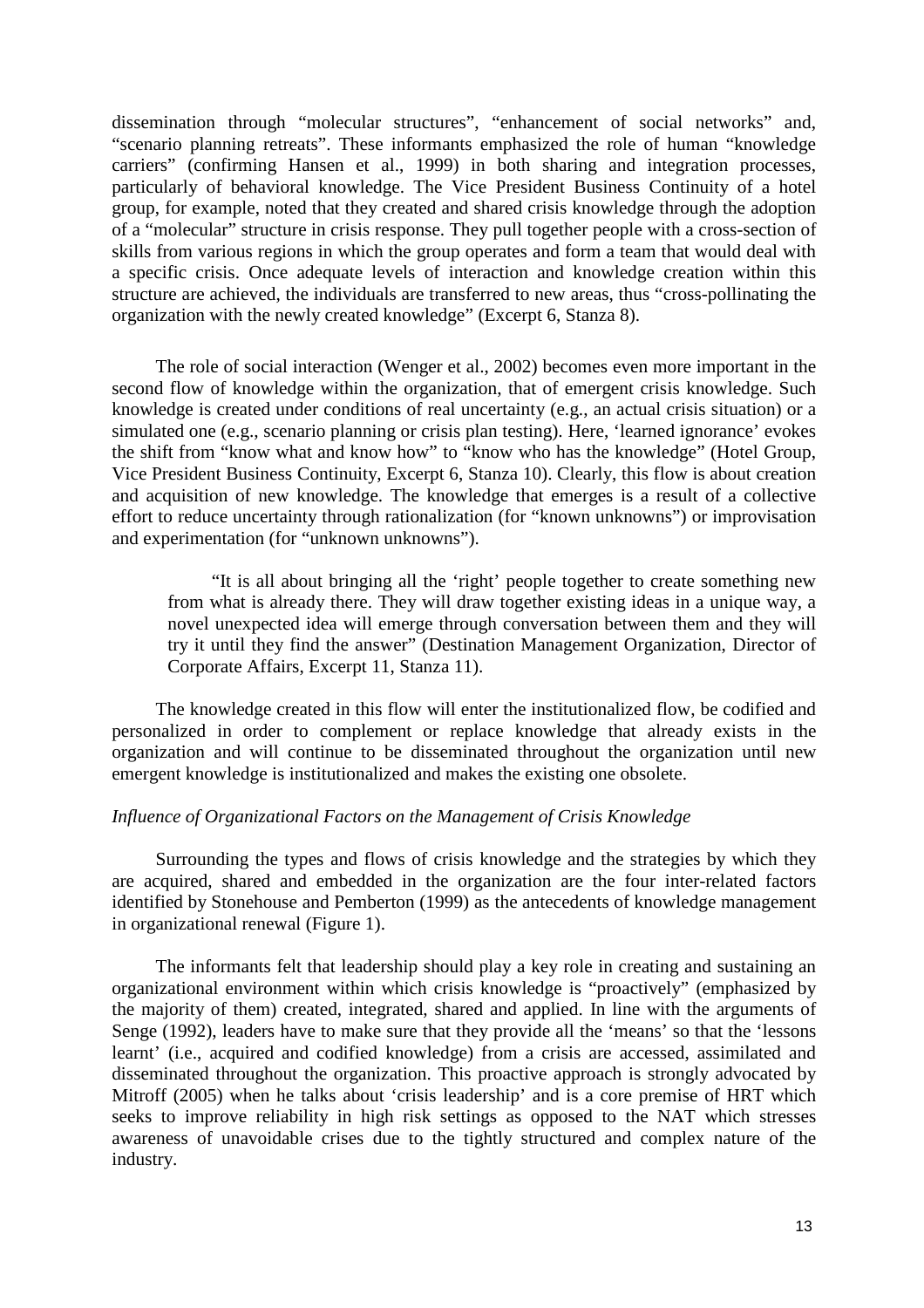When elaborated further to explore the specifics of the role, it was found that leadership should have a facilitating and coordinating role through the provision of the right amount of training, knowledge, resources and support of the regional and local managers and employees by teaching them *"how to fish"* rather than simply giving them fish. Skyrme (2000) professes that an 'ideal' style to engender this practice is 'knowledge leadership', as it involves the constant development and innovation of knowledge and individual skills. More importantly, however, leadership has the responsibility to create a blame-free "*test-and-learn"* environment, a condition also identified by Edvarsson (2008) who argues that organizations need to provide opportunities for individuals to take informed risks. Leaders should not blame a crisis on particular individuals, but instead use the acquired knowledge to redesign improved crisis management mechanisms.

"Provided that the unsuccessful response is not due to negligence, lack of forethought or irresponsible risk taking, there is no reason to start looking for culprits and scapegoats. Instead we give adequate time for our people to reflect about what went wrong and what should be done or not done next time in order to prevent the crisis or minimize its damage. By not penalizing action, we do not only encourage initiative but we also set staff expectations" (Destination Management Organization, Director of Corporate Affairs, Excerpt 11, Stanza 12).

Both HRT and NAT stress the importance of knowledge creation from errors and near misses. However, the proponents of the two perspectives have different views on how feasible this knowledge creation is. The overall goal of these leadership activities is to embed a crisis culture, which would enhance the organization's ability to detect early crisis signals and enable their prevention, improve crisis response and accelerate crisis recovery. Informants described such a culture as one of *openness* and *participation* that encourages free two-way communication and *sharing* of responsibility for decision making and action. These findings are in line with the arguments of HRT advocates such as La Porte and Consolini (1991) and Rochlin (1996) on an enabling crisis culture. The informants did not seem to share NAT scholars (Perrow, 1994; Sagan, 1993) concerns who, although they recognize that organizations can develop crisis knowledge from their failures, tend to be pessimistic about the creation of the required blame-free culture.

These findings also appear to refute Pauchant and Mitroff's (1992) assumption that crisis culture can be imposed by senior management. Rather, they show that crisis culture is an emergent property arising from the continuing negotiations about values, meanings and priorities between the organizational members and the environment within which they operate.

Some informants warned that an organization-wide crisis culture that demands action 'strictly by the book', based upon procedural knowledge, with consequences (*reprimand*) for people who deviate, should also be avoided. As an informant affirmed, such a culture may make the organization inflexible and its crisis response ineffective:

"We were so pre-occupied with reports and compliance that we, unwillingly, created a culture of fear and not a culture of safety awareness. We should concentrate more on why a mistake was made rather than on who did it. We drowned in papers when we should be responding to a mega-crisis" (Hotel Group, Vice President Loss Prevention, Excerpt 4, Stanza 3)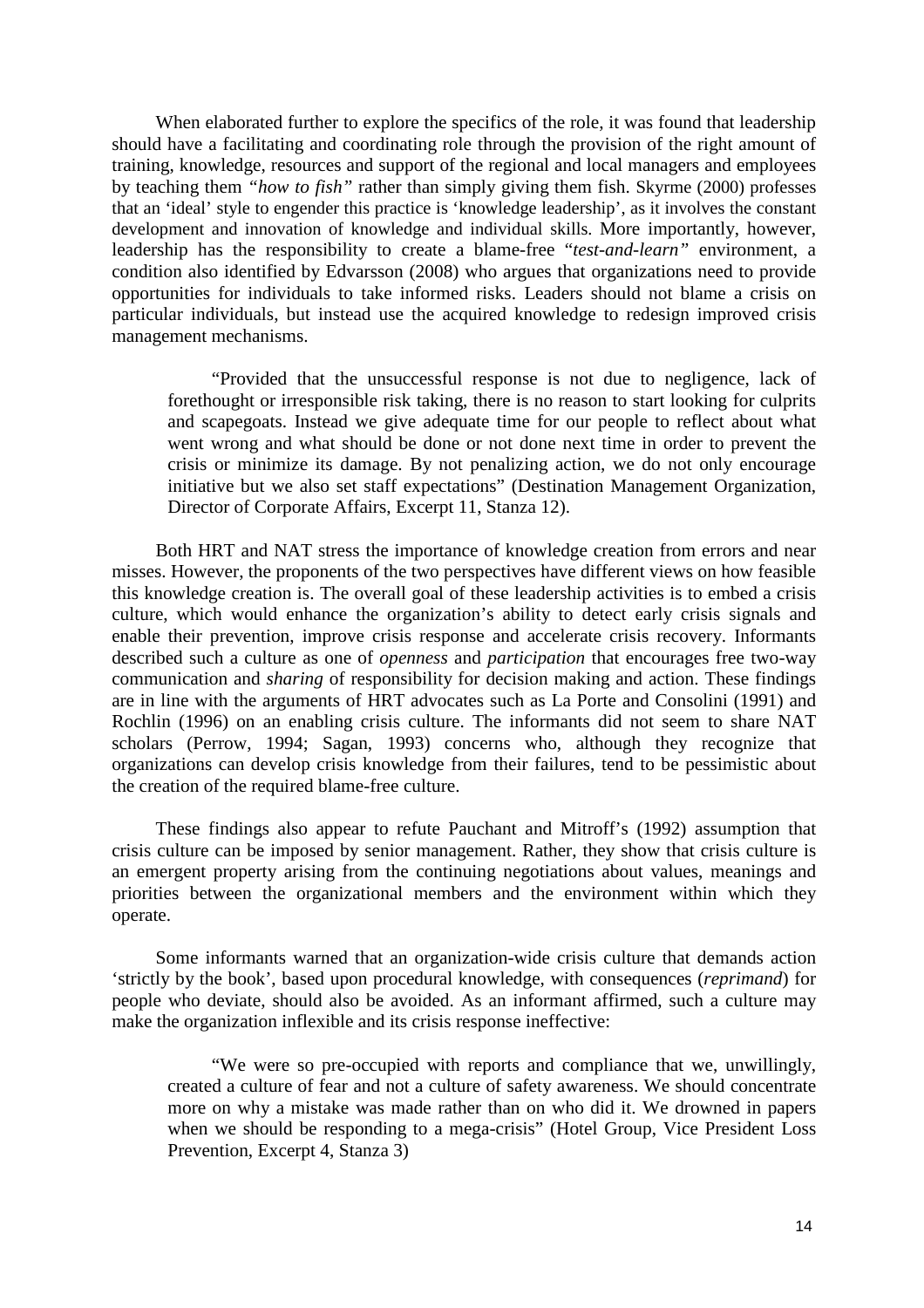Several informants shared the view that a tight, control-oriented management style often leads to an organization's 'inward looking-ness' and *isolation* from its environment and also to an illusion of *'invulnerability'*. Excessive focus on standards and processes in order to achieve performance levels of an HRO often comes to the detriment of crisis response. They, therefore, favored non-hierarchical organizational structures and proposed "molecular'" or matrix / network structures, as they provide flexibility and allow 'cross-pollination'. This finding corroborates Stonehouse & Pemberton's (1999) views who argue that effective knowledge management requires an enabling decentralized structure that empowers employees to learn from previous crises, gives them the flexibility to disseminate knowledge throughout the organization and the authority to play an active role to help the organization institutionalize learning from crisis situations. Flexible structures also imply loose-coupling (reduction of inevitable crises according to the NAT) and offer the organization 'slack', i.e., buffers or redundancies that may mitigate negative impact of a crisis.

The way knowledge is codified, stored and shared is central to the way an organization capitalizes upon its knowledge assets (Stonehouse & Pemberton, 1999). Communication was also identified as an important aspect central to the management of crisis knowledge. The advent of information and communication technologies has paved the way for the encoding, manipulation and transmission of knowledge throughout the organization. The informants considered this highly important and crucial in response to crisis. The Vice President Loss Prevention, of a hotel group commented that "it would be ideal to have 'abundant and redundant' communication platforms to increase our effectiveness" (Excerpt 6, Stanza 2). Other informants stated that these platforms should facilitate the sharing of crisis-related information within, as well as across, the organization's boundaries with the rest of its stakeholders (including competitors).

When elaborated further to identify the communication platforms, the informants pointed out the development of crisis knowledge repositories storing standards, training material and best practices and of "yellow-pages-like" crisis knowledge directories, with information on "who is an expert in what and how they can be contacted" within the organization (Airline, Director of Business Resilience, Excerpt 4, Stanza 15). Some informants also noted that web-technologies have facilitated the development of company intranets and extranets as well as the design of specialized crisis sites and online learning centers (a step up from repositories). One informant (Hotel Group, Senior Vice President Global Risk Management, Excerpt 9, Stanza 8) stated that they are using social media (namely Facebook and Twitter) in order to engage their staff in the various training modes offered by their Risk and Crisis Learning Centre, thus facilitating the process of crisis knowledge sharing.

#### **CONCLUSION**

Recognizing the importance of knowledge in tourism crisis management (Blackman & Ritchie, 2008; Blackman et al., 2011) our study aimed to identify the types of knowledge and different knowledge management strategies that are being employed by tourism organizations in order to respond to crises they are facing. Informed by the resource- and knowledge-based views of knowledge management, our research identified four types of 'crisis specific knowledge': procedural, behavioral, third party knowledge and 'learned ignorance'. This categorization of crisis knowledge goes beyond the generally accepted typology of tacit and explicit knowledge (Polanyi, 1966; Choo, 1988) and enables crisis managers develop specific knowledge exploitation strategies (creation, acquisition, sharing and integration) for each one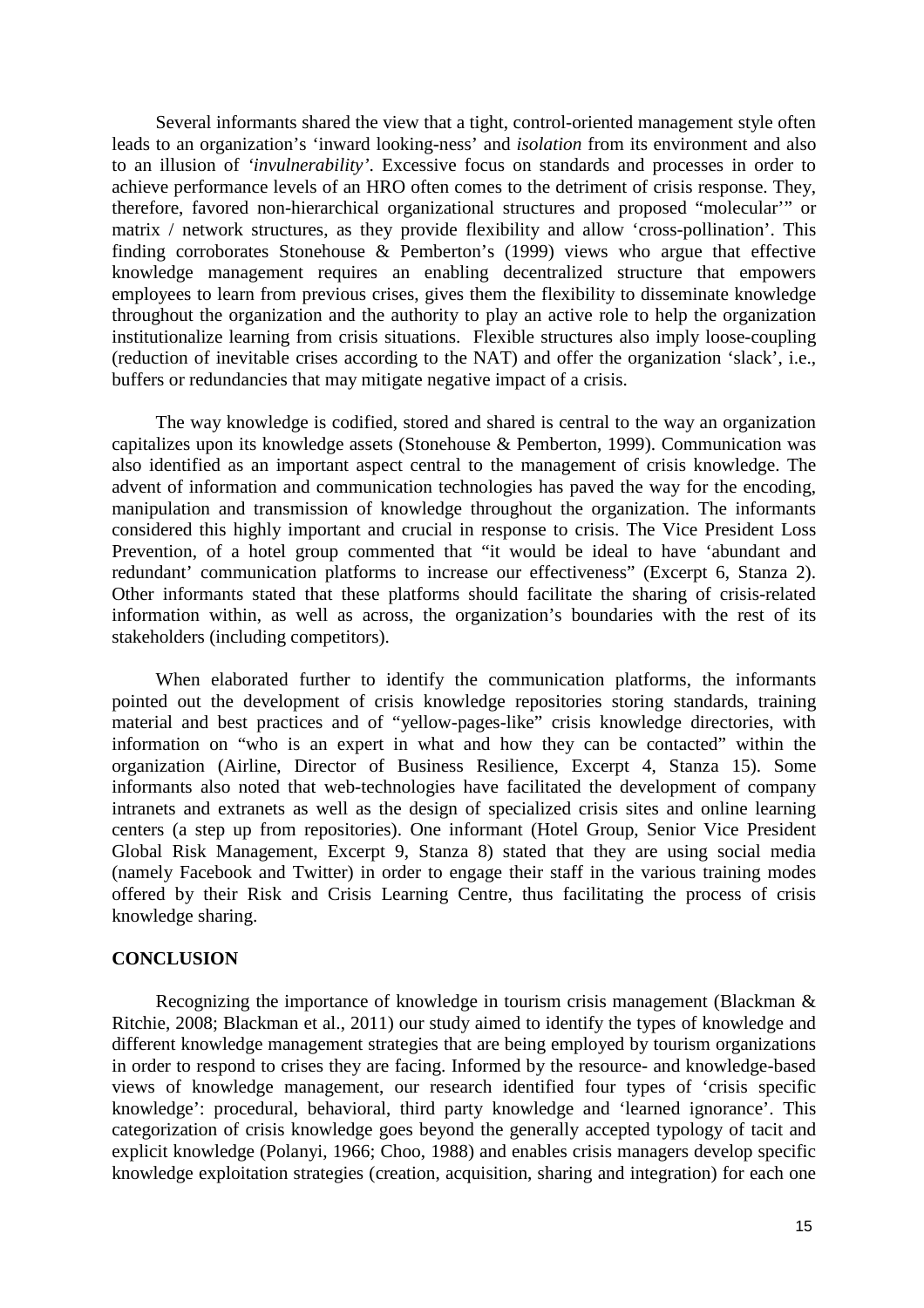of them. A key finding of the study was that procedural knowledge alone, although favored among organizations with a more resource-based view of knowledge management, can become problematic in crisis situations as it does not allow flexibility and may lead to suboptimal or inappropriate response. It should always be complemented by behavioral knowledge which can be both tacit and explicit and was found by the informants, contrary to the common belief (Hedlund & Nonaka, 1993), as superior to the procedural knowledge, when it comes to crisis situations.

The paper draws upon the literature to identify knowledge management strategies and processes for crisis management by providing empirical evidence on how tourism organizations manage knowledge and knowledge flows in order to develop effective responses to crisis situations. HRT and NAT raise some issues surrounding the creation and management of crisis knowledge as each theory considers some organizational aspects affecting crisis knowledge management and overlooks others. The study showed that they can be used as points of reference rather than as roadmaps since both approaches have strengths and can make a valuable contribution to crisis knowledge management by assessing the tradeoffs associated with the creation of crisis knowledge and by identifying contexts in which this knowledge creation is more likely to be effective.

The paper goes further however, by identifying two distinct flows of crisis knowledge in organizations: institutionalized and emergent. The institutionalized knowledge flow involves the movement of knowledge both within and outside of the organization. Codification and personalization strategies enable the sharing and integration of the different types of crisis knowledge through the institutionalized knowledge flow, embedding it into the organization's crisis response system. The emergent knowledge flow is normally triggered by unexpected crisis situations where the institutionalized knowledge proves inadequate for an effective response, i.e., by what we have identified as 'learned ignorance'. In this knowledge flow, organizations usually create, (and sometimes acquire, 'third party') knowledge through enhanced social interaction of individuals from within and outside the organization (Wenger et al., 2002), enabling cross-fertilization, experimentation, and generation of the new knowledge which, in turn, will become institutionalized and be disseminated and integrated until it becomes obsolete. Another important enabling condition for this knowledge flow was found to be a 'blame-free' environment which is consistent with Mitroff's (2005) assertions on crisis leadership.

Further, the study has shown that four distinct organizational factors, namely organizational leadership and structure, crisis culture and communication interact with, and impact upon each other influencing the organization's ability to manage crisis knowledge. Crisis leadership plays an important role in the implementation of codification and personalization knowledge management strategies through their explicit support to the crisis management plans and the exploitation of their visionary and proactive leadership skills. However, codification, personalization, creation, integration and sharing of knowledge would not be possible unless the tourism organization creates a crisis aware, 'enabling culture' that represents key values including openness, sharing and participation, in line with HRT theorists (Rochlin, 1996; Weick et al., 1999). These values can be embedded, and thus the knowledge strategies and processes (creation, sharing through codification and personalization and integration) can be facilitated by adopting a decentralized structure and creating abundant and redundant communication platforms.

The proposed framework of crisis knowledge types, flows and strategies can help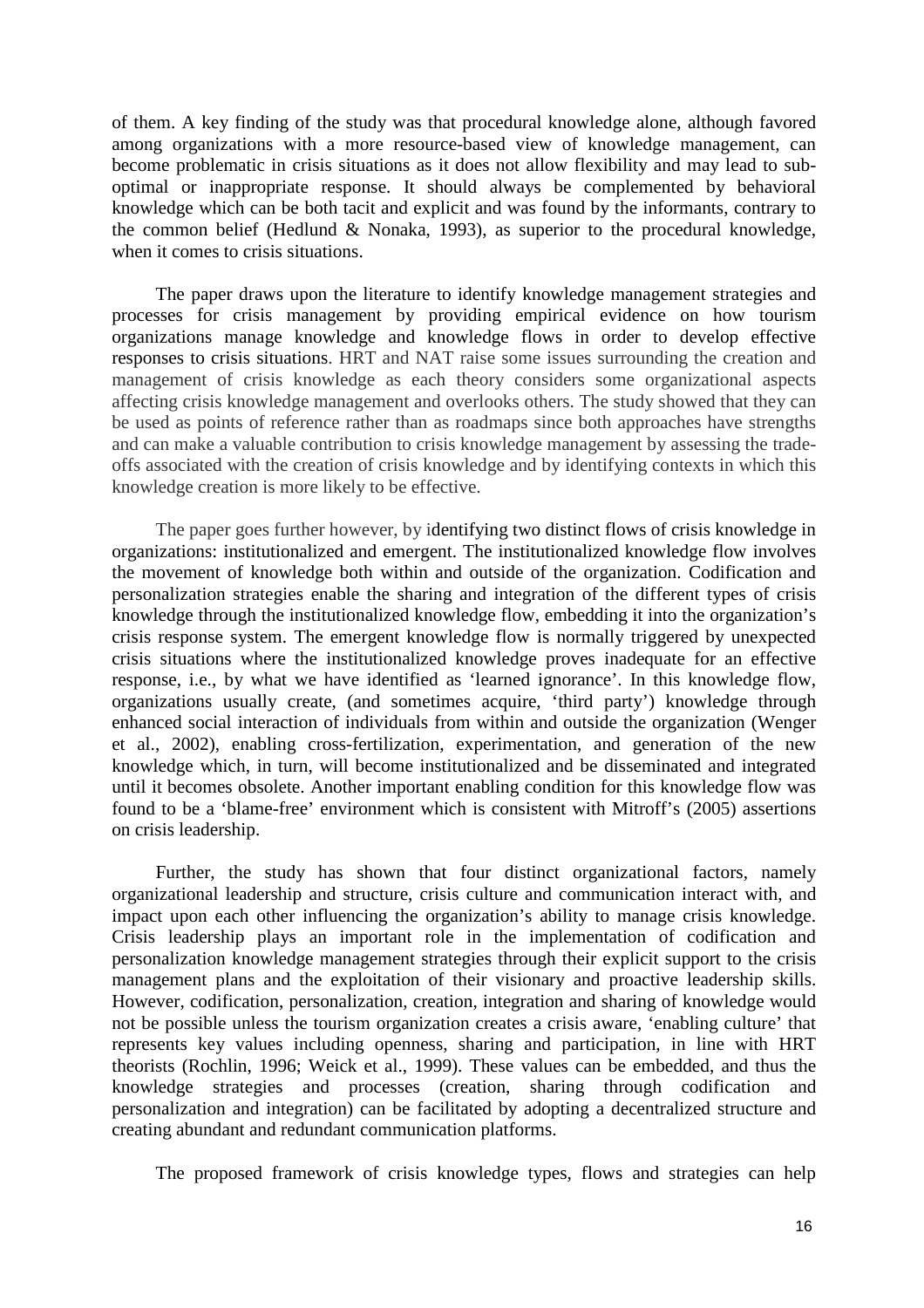practitioners in the tourism industry better understand the elements, processes and organizational conditions required for the development of crisis knowledge policies and strategies that will enhance the resilience of their organizations, strengthen their defense mechanisms, limit potential damages and allow them to recover bounce from a crisis situation back to normalcy faster. It can also be used as a basis for further research regarding the governance of this crisis knowledge management system. One direction for research would be the development of an appropriate performance measurement methodology for the organization's crisis knowledge management system with a series of appropriate metrics and controls. Another would be to actually measure crisis leadership and culture and its influence on knowledge management and/or crisis preparedness.

The findings of this study, however, need also to be viewed taking into consideration certain research design limitations which do not allow broad generalizations. One of the limitations is that the sample of the study was not representative of the tourism industry since a significant part of the informants (15/21) came from hotel groups and certain sectors were not represented. This requires some caution in any generalization of the findings. A further limitation related to the selected sample was that it included only executives. By having a wider range of stakeholders the study would produce multiple perspectives on crisis knowledge management, leading to perhaps richer and more robust findings. Finally, one further limitation of the research design was that the CIT encouraged the informants to focus on large scale crises, ignoring this way the more common types of day-to-day crisis management that involve knowledge resources. A focus on the latter would perhaps demonstrate how the intensity, scope and duration of a crisis impact the entire knowledge management process.

# **REFERENCES**

- Abdullah, H.B. & Othman, A.B. (2005). The influence of leadership on organizational culture and its effects on knowledge management initiative. Retrieved May 13, 2011, from http://ickm.upm.edu.my/presenter1.html.
- Altinay, L. & Paraskevas. A. (2007). *Planning Research in Hospitality and Tourism*, Oxford: Butterworth-Heinemann.
- Anderson, B.A. (2006). Crisis Management in the Australian Tourism Industry: Preparedness, personnel, and postscript. *Tourism Management*. 27, 1290-1297.
- Armstrong, E.K., & Ritchie, B.W. (2008). The heart recovery marketing campaign: destination recovery after a major bushfire in Australia's national capital. *Journal of Travel and Tourism Marketing*, 23(2-4), 175-189.
- Badaracco, J.L. (1991). *The Knowledge Link: How Firms Compete Through Strategic Alliances*, Harvard Business School Press. Boston: MA.
- Barnes, S. (2002). *Knowledge Management Systems: Theory and Practice*, Oxford, Thomson Learning.
- Beirman, D. (2003). *Restoring Tourism Destinations in Crisis. A Strategic Marketing Approach*, Wallingford: CABI.
- Blackler, F. (1995). Knowledge, Knowledge Work and Organizations: An Overview and Analysis. *Organization Studies*, 16 (6), 1021-1046.
- Blackman, D. & Ritchie, B. (2008). Tourism crisis management, knowledge management and organizational learning in C. Pforr & P. Hosie, (Eds.), *Beating the Odds: Crisis Management in the Tourism Industry* (pp. 53-74). London: Ashgate.
- Blackman, D., Kennedy, M. & Ritchie, B. (2011). Knowledge management: The missing link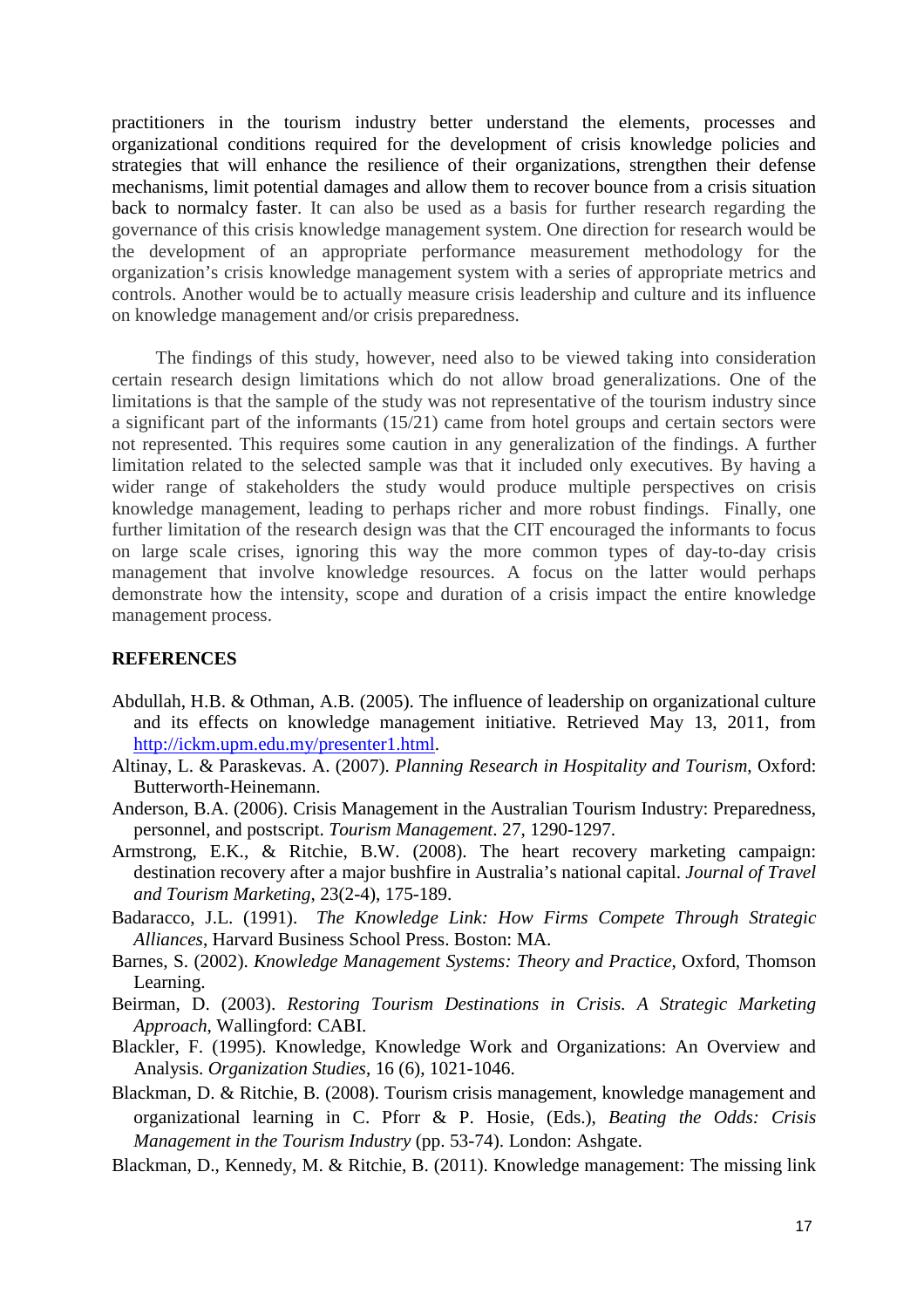in DMO crisis management? *Current Issues in Tourism*, *14* (4), 337-354.

- Bouncken, R. & Sungsoo, P. (2002). *Knowledge Management in Hospitality and Tourism*. New York: The Haworth Hospitality Press.
- Brinkley, I. (2008). How Knowledge is Reshaping the Economic Life of Nations. Economy Interim Report. The Work Foundation.
- Bromiley, P. & Marcus, A. (1989). The Deterrent to Dubious Corporate Behavior: Profitability, Probability and Safety Recalls. *Strategic Management Journal, 10* (3), 233- 250.
- Carroll, R.F & Tansey, R.R. (2000). Intellectual capital in the new internet economy: its meaning, measurement and management for enhancing quality. *Journal of Intellectual Capital*, 1 (4), 296-311.
- Choo, C.W. (1998). *The knowing organization: how organizations use information to construct meaning, create knowledge, and make decisions*. New York: Oxford University Press.
- Clark, G.L. (2011). Myopia and the global financial crisis: Context-specific reasoning, market structure, and institutional governance. *Dialogues in Human Geography 1*(1), 4-25.
- Cooper, C. (2006). Knowledge Management and Tourism. *Annals of Tourism Research*, *33*(1), 47-64.
- Cooper, C., Baggio, R. & Scott, N. (2010). Network Science. A Review Focused on Tourism. *Annals of Tourism Research*, *37* (3), 802-827.
- De Ruyter, K., Perkins, D.S. & Wetzels, M. (1995). Consumer-Defined Service Expectations and Post Purchase Dissatisfaction in Moderately-Priced Restaurants: A Cross-National Study. *Journal of Consumer Satisfaction, Dissatisfaction, and Complaining Behavior, 8*(1), 177-187.
- Edvardsson, I.R. (2008). HRM and knowledge management. *Employee Relations*, 30 (5), 553- 561.
- Elbanna, A.R. (2008). Strategic systems implementation: diffusion through drift. *Journal of Information Technology*, 23, 89-96.
- Fall, L.T., & Massey, J.E. (2006). The significance of crisis communication in the aftermath of 9/11. *Journal of Travel and Tourism Marketing, 19* (2-3), 77-90.
- Faulkner, B. (2001). Towards a framework for tourism disaster management, *Tourism Management, 22* (2), 135-147.
- Fink, S. (1986). *Crisis management: planning for the inevitable.* New York, NY: American Management Association.
- Fink, S., Beak, J. & Taddeo, K. (1971). Organizational Crisis and Change. *Journal of Applied Behavioral Science, 7* (1), 15-37.
- Flanagan, J.C. (1954). The Critical Incident Technique, *Psychological Bulletin, 51*(4), 327– 358.
- Grant, R.M. (1996). Prospering in dynamically-competitive environments: organizational capability as knowledge integration. *Organization Science*, 7 (4), 375–87.
- Gore, C. & Gore E. (1999). Knowledge Management: the way forward. *Total Quality Management*, *10* (5), 554-560
- Gourlay S.N. (2002). Tacit knowledge, tacit knowing or behaving?. 3rd European Organizational Knowledge, Learning, and Capabilities conference, Athens, Greece, 5-6 April .
- Grove, S.J. & Fisk, R.P. (1997). The Impact of Other Customers on Service Experiences: A Critical Incident Examination of 'Getting Along', *Journal of Retailing, 73*(1), 63-85.
- Guba, E.G. & Lincoln, Y.S. (1994). Competing Paradigms in Qualitative Research. In N. K. Denzin & Y. S. Lincoln (eds), *Handbook of Qualitative Research*. London: Sage.
- Hansen, M.T., Nohria, N. & Tierney, T. (1999). What's your strategy for managing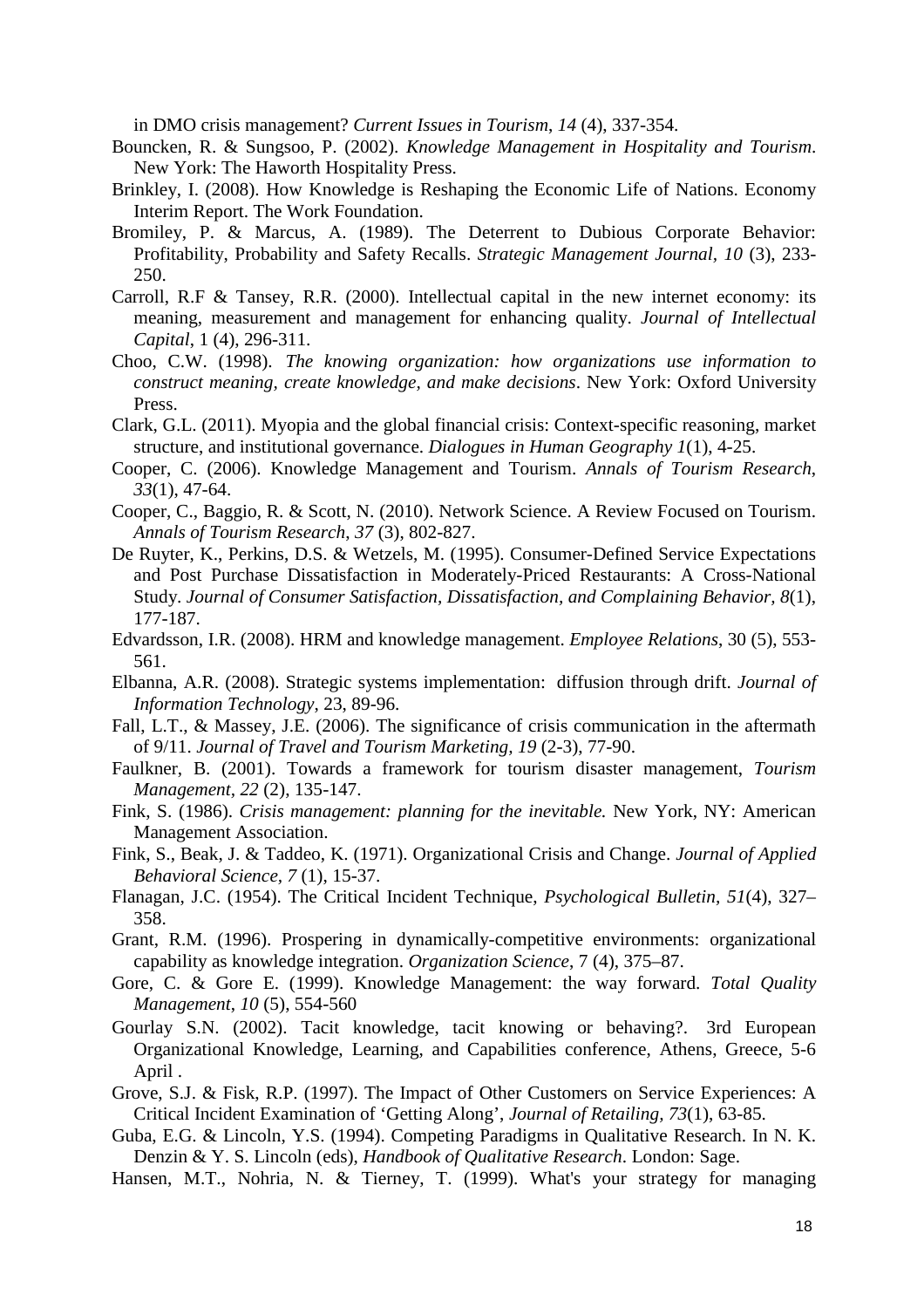knowledge? *Harvard Business Review*, 77 (2), 106-116.

- Helton, J.C. (1994). Treatment of Uncertainty in Performance Assessments in Complex Systems. Risk Analysis, 14(4), 483-511.
- Hitt, M. A. (1998). Presidential address: Twenty-first century organizations: Business firms, business schools, and the academy. *The Academy of Management Review*, 23, 218−224.
- Hjalager, A. (2002). Repairing Innovation Defectiveness in Tourism. *Tourism Management*, 23, 465-474.
- Houghton, J. & Sheehan, P. (2000). *A Primer on the Knowledge Economy*. Centre for Strategic Economic Studies, Victoria University.
- Hystad, P.W. & Keller, P.C. (2008). Towards a Destination Tourism Disaster Management Framework: Long-Term Lessons from a Forest Fire Disaster, *Tourism Management, 29* (1), 151-162.
- Jasimuddin, S.M., Klein, J.H. & Connell, C. (2005). The paradox of using tacit and explicit knowledge: strategies to face dilemmas. *Management Decision*, 43, 102-112.
- Johnson B. & Lundvall, B-A. (2001). Why all this fuss about codified and tacit knowledge? Presented at the DRUID Winter Conference January 18th-20<sup>th.</sup>
- Kabak, I.W. & Siomkos, G. (1990). How Can an Industrial Crisis be Managed Effectively? *Industrial Engineering, 22* (6), 18-21.
- Klein, D.A. (2008). *Strategic Management of Intellectual Capital.* Woburn, MA: Butterworth-Heinemann
- Kogut, B. & Zander, U. (1996). Knowledge of the firm, combinative capabilities, and the replication of technology. *Organization Science*, 3 (3), 383-97.
- Kraaijenbrink, J., Spender, J.C. & Groen, A.J. (2010) The Resource-Based View: A Review and Assessment of Its Critiques, *Journal of Management, 36* (2), 349-372.
- La Porte, T.R. (1994), A Strawman Speaks Up: Comments on The Limits of Safety, *Journal of Contingencies and Crisis Management, 2*(4), 207-211.
- La Porte, T.R. & Consolini, P. (1991). Working in practice but not in theory: Theoretical challenges of High-Reliability Organizations. *Journal of Public Administration Research and Theory,* 1, 19–47.
- Marcus, A.A. & Goodman, R.S. (1991). Victims and Shareholders: The Dilemmas of Presenting Corporate Policy During a Crisis. *Academy of Management Journal, 34* (5), 281-305.
- Marra, F.J. (2004). Excellent crisis communication: Beyond crisis plans. In R. L. Heath, & D. P. Millar (Eds.), *Responding to crisis: A rhetorical approach to crisis communication* (311–325). Hillsdale, NJ: Lawrence Erlbaum Associates.
- McCall H., Arnold, V. & Sutton, S. G. (2008). Use of knowledge management systems and the impact on declarative knowledge acquisition. *Journal of Information Systems*, 22, 77 - 101.
- Mistilis, N., & Sheldon, P. (2006). Knowledge management for tourism crises and disasters. T*ourism Review International, 10*(1), 39-46.
- Mitroff, I.I. (1988). Crisis Management: Cutting through the Confusion. *Sloan Management Review*. Winter, 15-20.
- Mitroff, I.I. (2004). *Crisis Leadership: Planning for the Unthinkable*. John Wiley & Sons, Inc.
- Mitroff, I.I., Shrivastava, P. & Udwadia, F.E. (1987). Effective Crisis Management. *Academy of Management Executive, 1* (3), 283-292.
- Nickerson, J.A. & Zenger, T.R. (2004). A Knowledge-Based Theory of the Firm: The Problem Solving Perspective. *Organization Science*, 15(5), 617-632.
- Pauchant, T.C., & Mitroff, I.I. (1992). *Transforming the Crisis Prone Organization*. San Francisco, CA: Jossey-Bass Publishers.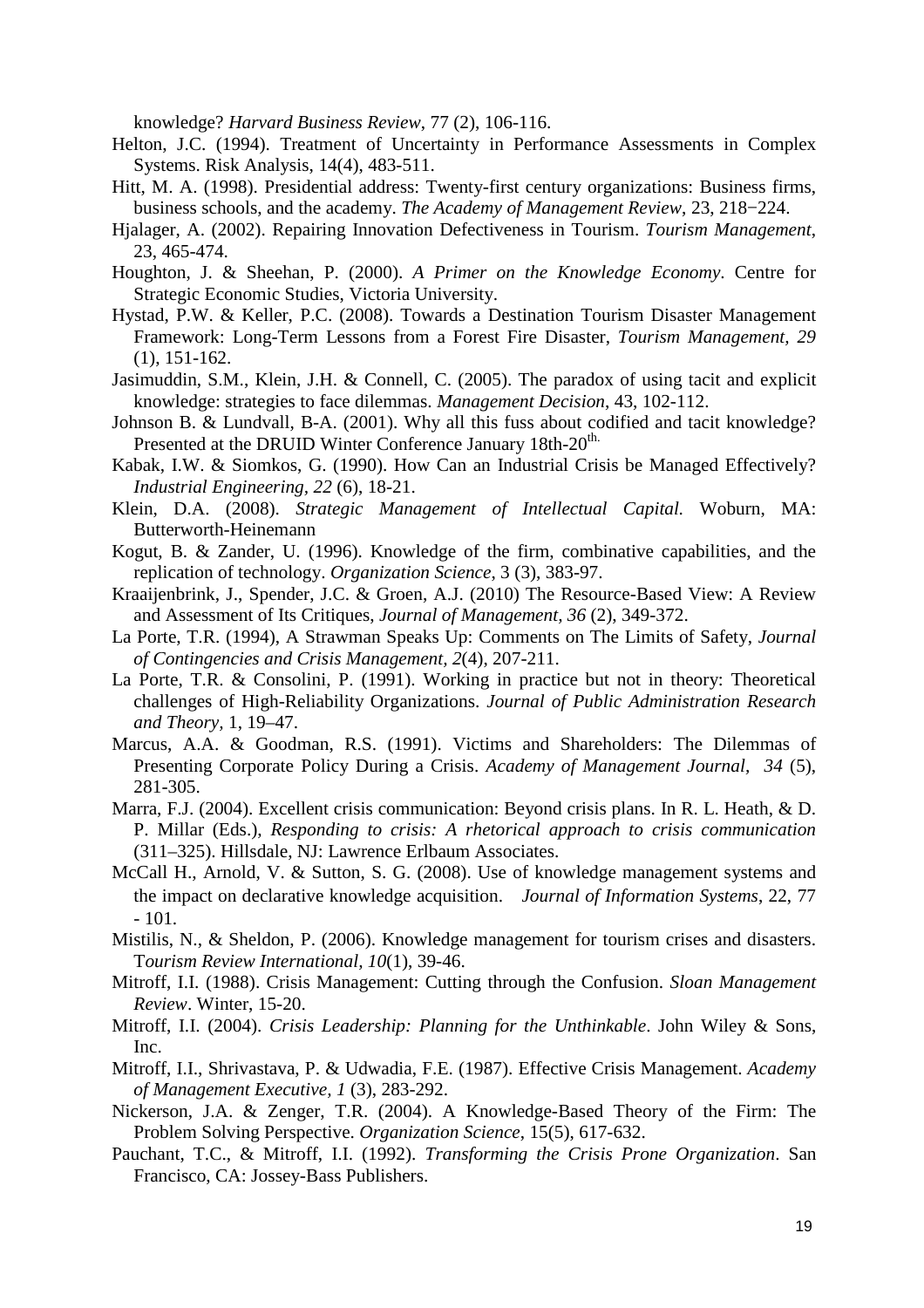- Paraskevas, A. & Arendell, B. (2007). A Strategic Framework for Terrorism Prevention and Mitigation in Tourism Destinations. *Tourism Management*, *28* (6), 1560-1573.
- Pedler, M., Burgoyne, J. & Boydell, T. (1991). *The Learning Company. A strategy for sustainable development*. London, McGraw-Hill.
- Perrow, C. (1994), The Limits of Safety: The Enhancement of a Theory of Accidents, *Journal of Contingencies and Crisis Management, 2*(4), 212-220.
- Polanyi, M. (1966). *The Tacit Dimension*. London, Routledge.
- Quarantelli, E.L. (1988). Disaster crisis management: A summary of research findings. *Journal of Management Studies*, 25, 373–385
- Rasmussen, J., & Batstone, R. (1989). Why Do Complex Organizational Systems Fail? Proceedings of a Cross-Disciplinary Workshop in Safety Control and Risk Management. Washington, D.C, World Bank.
- Ravetz, J.R. (1971). *Scientific Knowledge and its Social Problems*. Oxford, Oxford University Press
- Ritchie, B.W. (2004). Chaos, Crises and Disasters: A Strategic Approach to Crisis Management in the Tourism Industry, *Tourism Management, 25* (6), 669-683.
- Roberts, J. (2000). From know-how to show-how? Questioning the role of information and communication technologies in knowledge transfer. *Technology Analysis and Strategy Management*, 12 (4), 429-443.
- Rochlin, G.I. (1993) Defining 'High Reliability' Organizations: A Comparative Framework, in Roberts, K. H. (Ed) (1993) *New Challenges to Understanding Organizations*. New York: Macmillan Publishing Company. pp. 11-32.
- Rochlin, G.I. (1996). Reliable Organizations, Present Research and Future Directions. *Journal of Contingencies and Crisis Management*, 4 (2), 55-59.
- Rowe, W.D. (1994). Understanding Uncertainty. *Risk Analysis*, 14(5), 743-750.
- Rylander, A (2009). Design thinking as knowledge work: epistemological foundations and practical implications. *Design Management Journal*, 4 (1), 7-19.
- Santana, G. (2004) Crisis Management and Tourism. Beyond the Rhetoric. *Journal of Travel & Tourism Marketing, 15* (4), 299-321.
- Sagan, S.D. (1993). *The Limits of Safety: Organizations, Accidents and Nuclear Weapons*. Princeton, NJ: Princeton University Press.
- Schein, E. H. ( 1985). *Organizational Culture and Leadership*. San Francisco: Jossey-Bass.
- Schultz, P.D. & Seeger, M.W. (1991). Corporate Centered Apologia: Iacocca in Defense of Chrysler. *Speaker and Cavel,* 28 (1/4), 50-60.
- Schulz, M. & Jobe, L. (2001). Codification and Tacitness as Knowledge Management Strategies: an Empirical Exploration. *Academy of Management Journal,* 44 (4), 661-681.
- Seeger, M.W. (1986). The Challenger Tragedy and Search for Legitimacy. *Central States Speech Journal, 37* (3), 147-157.
- Sellnow, T.L. (1993). Scientific Argument in Organizational Crisis Communication: The Case of Exxon. *Argumentation and Advocacy, 30* (1), 28-43.
- Senge, P. (1992). Systems *Thinking: A language for learning and acting*. Farmington Mass: Innovation Associates.
- Skyrme, D. J. (2000). Developing a knowledge strategy: From management to leadership. In D. Morey, M. Maybury,&B. Thuraisingham (Eds.), *Knowledge management: Classic and contemporary works* (61-84). Cambridge, MA: MIT Press.
- Smith, D., (1990). Beyond Contingency Planning: Towards a Model of Crisis Management. *Industrial Crisis Quarterly, 4* (4), 263-275.
- Smith, E.A. (2001). The role of Tacit and Explicit Knowledge in the Workplace. *Journal of Knowledge Management*, 5, 311-318.
- Stauss, B. & Weinlich, B. (1997). Process-Oriented Measurement of Service Quality: